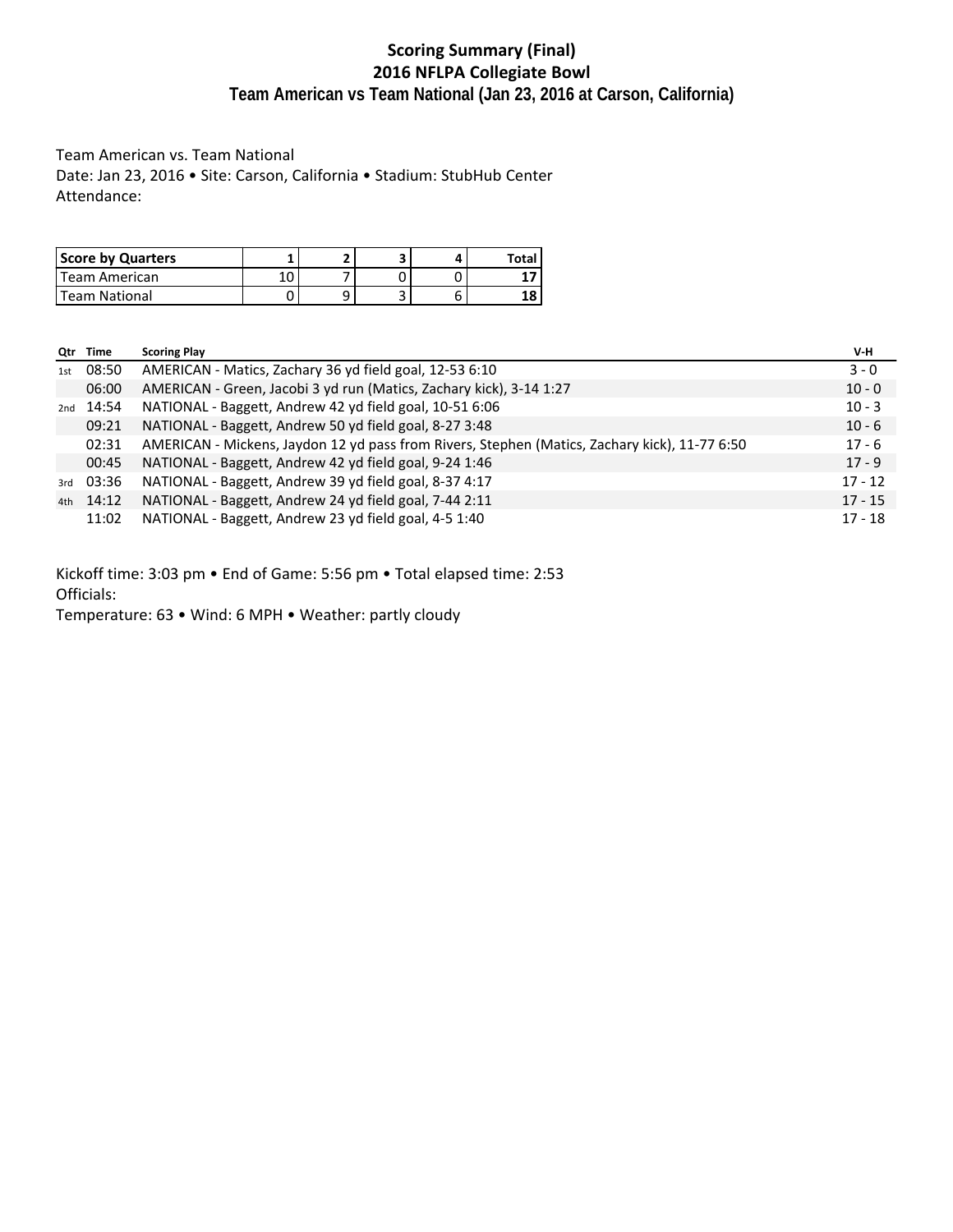# **Team Statistics (Final) 2016 NFLPA Collegiate Bowl**

**Team American vs Team National (Jan 23, 2016 at Carson, California)**

|                                | <b>AMERICAN</b> | <b>NATIONAL</b> |
|--------------------------------|-----------------|-----------------|
| <b>FIRST DOWNS</b>             | 16              | 13              |
| Rushing                        | 5               | 7               |
| Passing                        | 11              | 6               |
| Penalty                        | $\mathbf 0$     | $\mathbf{0}$    |
| <b>NET YARDS RUSHING</b>       | 66              | 151             |
| <b>Rushing Attempts</b>        | 23              | 28              |
| Average Per Rush               | 2.9             | 5.4             |
| <b>Rushing Touchdowns</b>      | $\mathbf{1}$    | 0               |
| <b>Yards Gained Rushing</b>    | 70              | 155             |
| Yards Lost Rushing             | 4               | 4               |
| <b>NET YARDS PASSING</b>       | 176             | 103             |
| Completions-Attempts-Int       | 21-32-0         | $12 - 27 - 1$   |
| Average Per Attempt            | 5.5             | 3.8             |
| Average Per Completion         | 8.4             | 8.6             |
| <b>Passing Touchdowns</b>      | 1               | 0               |
| <b>TOTAL OFFENSE YARDS</b>     | 242             | 254             |
| Total offense plays            | 61              | 58              |
| Average Gain Per Play          | 4.0             | 4.4             |
| <b>Fumbles: Number-Lost</b>    | $5 - 4$         | $0-0$           |
| Penalties: Number-Yards        | $5 - 37$        | $4 - 30$        |
| <b>PUNTS-YARDS</b>             | $2 - 108$       | $2 - 79$        |
| Average Yards Per Punt         | 54.0            | 39.5            |
| <b>Net Yards Per Punt</b>      | 41.5            | 35.0            |
| Inside 20                      | 0               | $\mathbf{1}$    |
| 50+ Yards                      | 1               | 0               |
| Touchbacks                     | $\mathbf{1}$    | 0               |
| Fair catch                     | 0               | 0               |
| KICKOFFS-YARDS                 | 4-247           | 7-469           |
| Average Yards Per Kickoff      | 61.8            | 67.0            |
| Net Yards Per Kickoff          | 37.8            | 41.0            |
| <b>Touchbacks</b>              | 1               | 2               |
| Punt returns: Number-Yards-TD  | $2 - 9 - 0$     | $1 - 5 - 0$     |
| Average Per Return             | 4.5             | 5.0             |
| Kickoff returns: Number-Yds-TD | $5 - 142 - 0$   | $3 - 76 - 0$    |
| Average Per Return             | 28.4            | 25.3            |
| Interceptions: Number-Yds-TD   | $1 - 23 - 0$    | $0 - 0 - 0$     |
| Fumble Returns: Number-Yds-TD  | 0-0-0           | $0 - 0 - 0$     |
| <b>Miscellaneous Yards</b>     | 0               | 0               |
| <b>Possession Time</b>         | 31:03           | 28:57           |
| 1st Quarter                    | 7:37            | 7:23            |
| 2nd Quarter                    | 9:20            | 5:40            |
| 3rd Quarter                    | 4:56            | 10:04           |
| 4th Quarter                    | 9:10            | 5:50            |
| <b>Third-Down Conversions</b>  | 3 of 10         | 2 of 13         |
| <b>Fourth-Down Conversions</b> | $0$ of $2$      | 1 of 1          |
| <b>Red-Zone Scores-Chances</b> | $3 - 3$         | $4 - 4$         |
| Touchdowns                     | $2 - 3$         | 0-4             |
| Field goals                    | $1 - 3$         | $4 - 4$         |
| Sacks By: Number-Yards         | $3 - 14$        | $6 - 32$        |
| <b>PAT Kicks</b>               | $2 - 2$         | $0-0$           |
| <b>Field Goals</b>             | $1 - 1$         | $6 - 7$         |
| Points off turnovers           | 7               | 9               |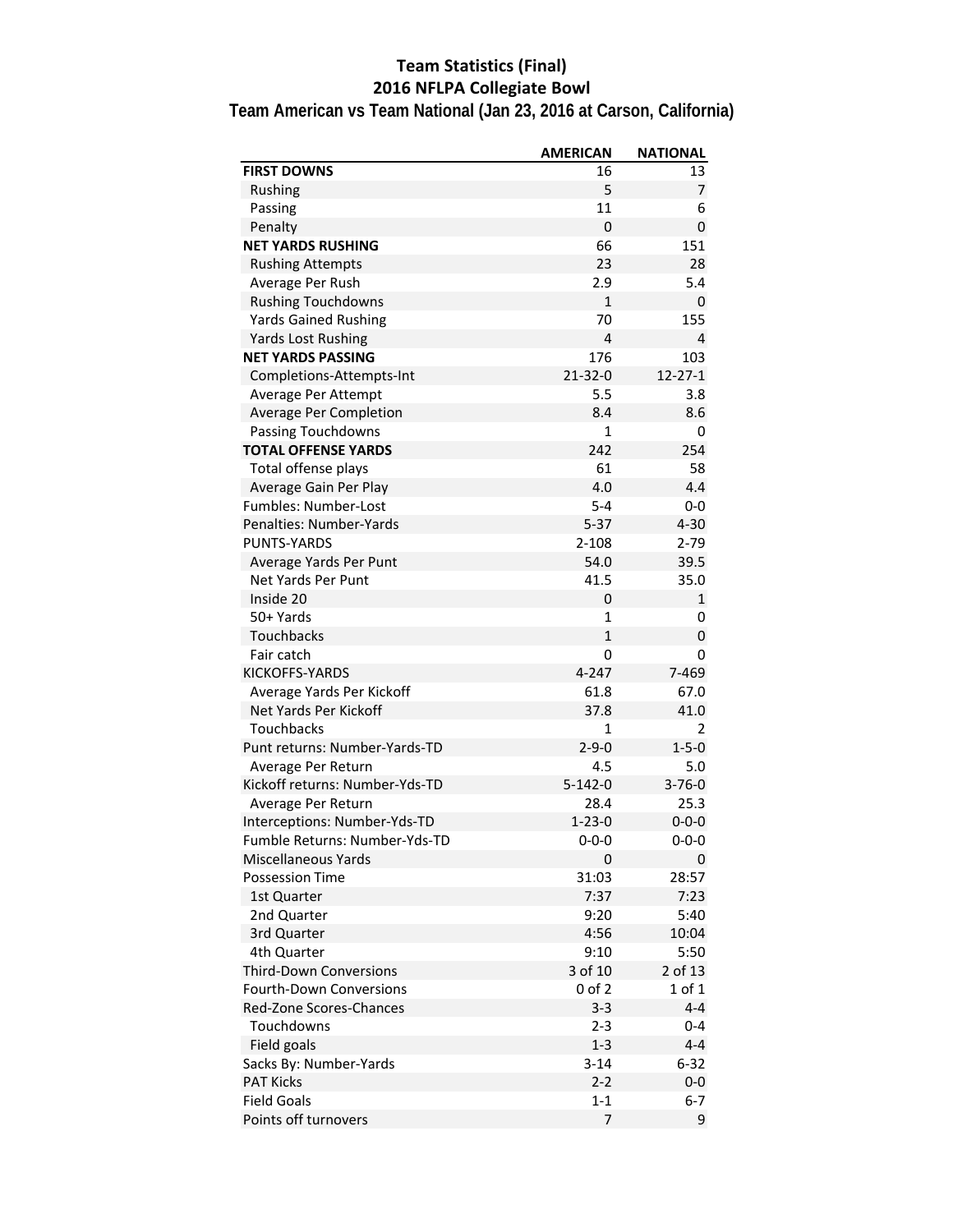# **Individual Statistics (Final) 2016 NFLPA Collegiate Bowl Team American vs Team National (Jan 23, 2016 at Carson, California)**

### **Team American Team National**

| <b>Rushing</b>   | No.                      |                         | Gain  |        | Loss | <b>Net</b>     |                | TD             |                | Lg             | Avg    |
|------------------|--------------------------|-------------------------|-------|--------|------|----------------|----------------|----------------|----------------|----------------|--------|
| Pressley, J.     | 5                        |                         | 23    |        | 1    |                | 22             | 0              |                | 12             | 4.4    |
| Wilson, Travis   | $\overline{2}$           |                         | 13    |        | 0    |                | 13             | 0              |                | 10             | 6.5    |
| Jackson, Darius  | 5                        |                         | 12    |        | 0    |                | 12             | 0              |                | 6              | 2.4    |
| Rivers, Stephen  | $\overline{2}$           |                         | 7     |        | 0    |                | 7              | 0              |                | 7              | 3.5    |
| Houma, Sione     | $\overline{\mathbf{c}}$  |                         | 6     |        | 0    |                | 6              | 0              |                | 3              | 3.0    |
| Green, Jacobi    | 4                        |                         | 6     |        | 1    |                | 5              | 1              |                | 3              | 1.2    |
| Durham, Trayion  | 2                        |                         | 3     |        | 0    |                | 3              | 0              |                | $\overline{2}$ | 1.5    |
| Woodrum, Josh    | $\mathbf{1}$             |                         | 0     |        | 2    |                | $-2$           | 0              |                | 0              | $-2.0$ |
| <b>Totals</b>    | 23                       |                         | 70    |        | 4    |                | 66             | $\overline{1}$ |                | 12             | 2.9    |
| <b>Passing</b>   |                          | C-A-I                   |       |        |      | Yds            | TD             |                | Long           |                | Sack   |
| Rivers, Stephen  |                          | $11 - 17 - 0$           |       |        |      | 96             | 1              |                | 23             |                | 1      |
| Wilson, Travis   |                          | $7 - 10 - 0$            |       |        |      | 66             | 0              |                | 14             |                | 4      |
| Woodrum, Josh    |                          | $3 - 4 - 0$             |       |        |      | 46             | 0              |                | 22             |                | 1      |
| Team             |                          | $0 - 1 - 0$             |       |        |      | $-32$          | 0              |                | 0              |                | 0      |
| <b>Totals</b>    |                          | 21-32-0                 |       |        |      | 176            | $\overline{1}$ |                | 23             |                | 6      |
| <b>Receiving</b> | No.                      |                         | Yards |        |      | TD             |                | Long           |                |                |        |
| Lambert, Jordan  |                          | 5                       |       | 54     |      | 0              |                | 17             |                |                |        |
| Mickens, Jaydon  |                          | 3                       |       | 49     |      | 1              |                | 23             |                |                |        |
| Perkins, Joshua  |                          | 3                       |       | 32     |      | 0              |                | 13             |                |                |        |
| McCaffrey, Max   |                          | $\overline{2}$          |       | 29     |      | 0              |                |                | 22             |                |        |
| Jackson, Darius  |                          | $\overline{2}$          |       | 13     |      | 0              |                | 9              |                |                |        |
| Green, Jacobi    |                          | $\overline{\mathbf{c}}$ |       | 2      | 0    |                |                | 9              |                |                |        |
| Durham, Trayion  |                          | 1                       |       | 9<br>0 |      |                |                | 9              |                |                |        |
| Fuller, Devin    |                          | 1                       |       | 9      |      | 0              |                | 9              |                |                |        |
| McKay, Mekale    |                          | $\overline{1}$          |       | 8<br>0 |      | 8              |                |                |                |                |        |
| Braunecker, Ben  |                          | $\mathbf 1$             |       | 3      |      | 0              |                | 3              |                |                |        |
| Totals           | 21                       |                         |       | 208    |      | 1              |                | 23             |                |                |        |
| <b>Punting</b>   | No.                      |                         | Yds   |        |      | Avg            | Long           |                |                | In20           | ΤВ     |
| Edwards, L.      | $\overline{2}$           |                         | 108   |        |      | 54.0           |                | 59             |                | 0              | 1      |
| Totals           | $\overline{2}$           |                         | 108   |        |      | 54.0           |                | 59             |                | 0              | 1      |
|                  |                          | Punt                    |       |        |      | <b>Kickoff</b> |                |                |                | Intercept      |        |
| <b>Returns</b>   | No                       | Yds                     | Lg    |        | No   | Yds            |                | Lg             | No             | Yds            | Lg     |
| Dorleant, M.     | 2                        | 9                       | 7     |        | 0    | 0              |                | 0              | 0              | 0              | 0      |
| Mickens, Jaydon  | 0                        | 0                       | 0     |        | 2    | 56             | 35             |                | 0              | 0              | 0      |
| Green, Jacobi    | 0                        | 0                       | 0     |        | 3    | 86             | 31             |                | 0              | 0              | 0      |
| Pruitt, Jimmy    | 0                        | 0                       | 0     |        | 0    | 0              |                | 0              | 1              | 23             | 23     |
| Totals           | $\overline{\mathcal{L}}$ | 9                       | 7     |        | 5    | 142            | 35             |                | $\overline{1}$ | 23             | 23     |

| Field goals     | Otr | Time | Dist                | Result |
|-----------------|-----|------|---------------------|--------|
| Matics, Zachary | 1st |      | 08:50 36 yards Good |        |

| <b>Team Nationa</b> |
|---------------------|
|                     |

| Rushing         | No. | Gain | Loss | Net | TD | Lg | Avg |
|-----------------|-----|------|------|-----|----|----|-----|
| Greene, Travis  | 14  | 58   | 4    | 54  |    | 11 | 3.9 |
| Wilds, Brandon  | 4   | 39   | 0    | 39  | 0  | 18 | 9.8 |
| Green, Aaron    |     | 38   | 0    | 38  | 0  | 18 | 5.4 |
| Boykin, Trevone |     | 15   | 0    | 15  | 0  | 11 | 7.5 |
| Skov, Patrick   |     | 5    | 0    | 5   | 0  | 5  | 5.0 |
| Totals          | 28  | 155  | 4    | 151 |    | 18 | 5.4 |
|                 |     |      |      |     |    |    |     |

| <b>Passing</b>  | C-A-I         | Yds   | TD | Long | Sack |
|-----------------|---------------|-------|----|------|------|
| Johnson, Matt   | $5 - 12 - 0$  | 36    |    | 16   | 1    |
| Olsen, Ammon    | $6 - 12 - 0$  | 75    |    | 22   | 1    |
| Boykin, Trevone | $1 - 3 - 1$   | 6     |    |      | 1    |
| Team            | $0 - 0 - 0$   | $-14$ |    |      | 0    |
| Totals          | $12 - 27 - 1$ | 103   |    | フフ   | 3    |

| Receiving       | No. | Yards | TD | Long |
|-----------------|-----|-------|----|------|
| Louis, Ricardo  | 3   | 37    | 0  | 18   |
| Thomas, Michael | 2   | 22    | 0  | 22   |
| Green, Aaron    | 2   | 1     | 0  | 3    |
| Price, Devon    | 1   | 16    | 0  | 16   |
| Treggs, Bryce   | 1   | 15    | 0  | 15   |
| Greene, Travis  | 1   | 9     | 0  | 9    |
| Skov, Patrick   | 1   | 9     | 0  | 9    |
| Hemingway, T.   |     | 8     | 0  | 8    |
| Totals          | 12  |       | በ  | 22   |

| Punting       | No. | Yds |      | Avg Long | In20 | - тв |
|---------------|-----|-----|------|----------|------|------|
| O'Toole, Nick |     | 79  | 39.5 | 40       |      |      |
| Totals        |     | 79  | 39.5 | 40       |      |      |

|                 |    | Punt |    |    | Kickoff |    | Intercept |     |     |
|-----------------|----|------|----|----|---------|----|-----------|-----|-----|
| Returns         | No | Yds  | Lg | No | Yds     | Lø | No        | Yds | Lg. |
| Deayon, Donte   |    |      | с  |    |         |    |           |     |     |
| Thomas, Michael | 0  |      |    |    | 50      |    |           |     |     |
| Treggs, Bryce   |    | Ω    | 0  |    | 26      | 26 |           |     | n   |
| Totals          |    |      | с  |    | 76      |    |           |     |     |

| <b>Field goals</b> | Qtr | Time    |          | Dist     |        | Result |
|--------------------|-----|---------|----------|----------|--------|--------|
| Baggett, Andrew    | 2nd | 14:54   |          | 42 yards |        |        |
| Baggett, Andrew    | 2nd | 09:21   | 50 yards |          | Good   |        |
| Baggett, Andrew    | 2nd | 00:45   | 42 yards |          | Good   |        |
| Baggett, Andrew    | 3rd | 10:36   | 54 yards |          | Missed |        |
| Baggett, Andrew    | 3rd | 03:36   | 39 yards |          | Good   |        |
| Baggett, Andrew    | 4th | 14:12   | 24 yards |          | Good   |        |
| Baggett, Andrew    | 4th | 11:02   | 23 yards |          | Good   |        |
| <b>Kickoffs</b>    | No. | Yards   |          | Avg      | TΒ     | OВ     |
| Baggett, Andrew    | 7   | 469     |          | 67.0     | 2      | 0      |
| All-purpose        | Run | Rcv     | КR       | PR       | IR     | Total  |
| Thomas, Michael    |     | 22<br>0 | 50       | 0        | 0      | 72     |
| Greene, Travis     |     | 9<br>54 | 0        | 0        | 0      | 63     |
| Treggs, Bryce      |     | 15<br>0 | 26       | 0        | 0      | 41     |
| Wilds, Brandon     |     | 39<br>0 | 0        | 0        | 0      | 39     |

| <b>Kickoffs</b> | No. | Yards         |    | Avg  | ΤВ | OΒ |       |
|-----------------|-----|---------------|----|------|----|----|-------|
| Matics, Zachary | 4   | 247           |    | 61.8 |    |    |       |
| All-purpose     | Run | Rcv           | КR | РR   | IR |    | Total |
| Mickens, Jaydon | 0   | 49            | 56 | 0    | 0  |    | 105   |
| Green, Jacobi   | 5   | $\mathcal{P}$ | 86 | 0    | 0  |    | 93    |
| Lambert, Jordan | 0   | 54            | 0  | 0    | 0  |    | 54    |
| Perkins, Joshua | 0   | 32            | 0  | o    | 0  |    | 32    |

FUMBLES: Team American‐Team 3‐2; Woodrum, Josh 1‐1; Rivers, Stephen 1‐1. Team National‐None.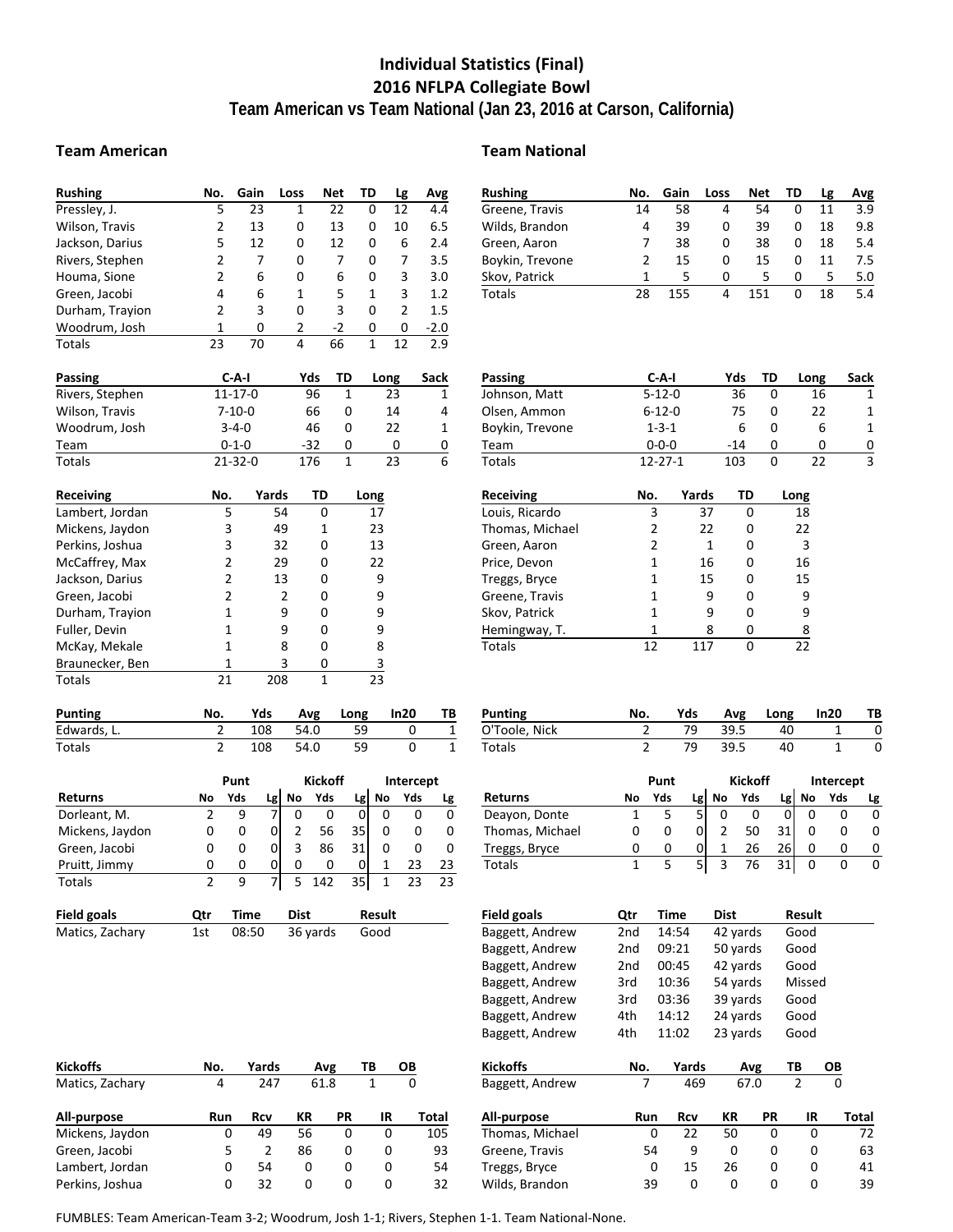### **Defensive Statistics (Final) 2016 NFLPA Collegiate Bowl Team American vs Team National (Jan 23, 2016 at Carson, California)**

| ## | <b>Team American</b>      | Solo           | Ast            | <b>Total</b> | Sacks-Yds                | TFL-Yds                  | FF                                         | FR-Yds                            | Int-Yds                  | <b>BrUp</b>              | <b>Blks</b>                                  | QBH                                        |
|----|---------------------------|----------------|----------------|--------------|--------------------------|--------------------------|--------------------------------------------|-----------------------------------|--------------------------|--------------------------|----------------------------------------------|--------------------------------------------|
| 90 | Tupou, Taniela            | 4              | $\mathbf 0$    | 4.0          |                          | $1.0 - 2$                | $\overline{\phantom{a}}$                   |                                   |                          |                          |                                              |                                            |
|    | 31 Parks, William         | 4              | 0              | 4.0          |                          |                          |                                            |                                   |                          |                          |                                              |                                            |
| 57 | Northrup, R.              | 3              | 0              | 3.0          | $\overline{\phantom{a}}$ | $\blacksquare$           | $\overline{\phantom{a}}$                   |                                   | $\overline{\phantom{m}}$ | $\mathbf{1}$             | $\qquad \qquad \blacksquare$                 |                                            |
| 92 | Peko, Kyle                | 3              | 0              | 3.0          | $\sim$                   | $2.0 - 2$                | $\overline{a}$                             |                                   |                          | $\overline{\phantom{a}}$ |                                              |                                            |
|    | 51 Ederaine, Ejiro        | 3              | 0              | 3.0          | $\overline{\phantom{a}}$ |                          | ÷,                                         |                                   | $\overline{\phantom{a}}$ | $\blacksquare$           | $\qquad \qquad \blacksquare$                 |                                            |
| 27 | Christian, M.             | $\overline{2}$ | $\mathbf{1}$   | 2.5          | $\overline{\phantom{a}}$ |                          | ÷,                                         |                                   |                          |                          |                                              |                                            |
| 36 | Middleton, D.             | 2              | 1              | 2.5          | $\blacksquare$           | $\overline{\phantom{a}}$ | $\sim$                                     | $\overline{a}$                    | $\overline{\phantom{a}}$ | $\blacksquare$           | $\blacksquare$                               | $\overline{\phantom{a}}$                   |
| 30 | Iworah, P.                | $\overline{2}$ | 0              | 2.0          |                          |                          |                                            |                                   |                          | $\mathbf{1}$             |                                              |                                            |
| 28 | Washington, C.            | $\overline{2}$ | 0              | $2.0$        | $\overline{\phantom{a}}$ | $\overline{\phantom{a}}$ | ÷,                                         |                                   |                          | $\Box$                   | $\overline{\phantom{a}}$                     | $\overline{\phantom{a}}$                   |
| 53 | King, Deon                | $\overline{2}$ | $\mathbf 0$    | 2.0          | $\overline{\phantom{a}}$ |                          |                                            |                                   |                          | $\Box$                   |                                              |                                            |
| 38 | Hilton, Mike              | 2              | 0              | 2.0          | $\overline{\phantom{a}}$ | ÷,                       |                                            |                                   |                          | $\mathbf{1}$             |                                              | $\overline{\phantom{a}}$                   |
|    | 93 Townsend Jr, G.        | $\overline{a}$ | 0              | 2.0          | $\blacksquare$           |                          |                                            |                                   |                          | $\overline{\phantom{a}}$ | $\overline{\phantom{a}}$                     | $\overline{\phantom{a}}$                   |
|    | 33 Leonard, R.            | 2              | 0              | 2.0          | $\overline{\phantom{a}}$ | $\blacksquare$           | $\overline{a}$                             |                                   | $\overline{\phantom{a}}$ | $\overline{2}$           | $\overline{\phantom{a}}$                     | $\overline{\phantom{a}}$                   |
|    | 95 Pierson, Dalyou        | $\overline{2}$ | 0              | $2.0$        | $1.0 - 8$                | $1.0 - 8$                | $\overline{a}$                             |                                   |                          | $\overline{\phantom{a}}$ | $\blacksquare$                               |                                            |
|    | 98 Gilbert, Reggie        | $\overline{2}$ | 0              | 2.0          | $1.0 - 1$                | $1.0 - 1$                | $\overline{a}$                             |                                   | $\overline{\phantom{m}}$ | $\overline{\phantom{a}}$ | $\qquad \qquad \blacksquare$                 | $\overline{\phantom{a}}$                   |
| 47 | Blount, Akil              | $\mathbf{1}$   | $\mathbf{1}$   | 1.5          |                          |                          | $\overline{a}$                             |                                   |                          |                          |                                              |                                            |
| 91 | Huguenin, F.              | 1              | 0              | 1.0          | $1.0 - 5$                | $1.0 - 5$                | $\overline{\phantom{a}}$                   |                                   | $\overline{\phantom{a}}$ | ä,                       | $\overline{\phantom{a}}$                     | $\overline{\phantom{a}}$                   |
| 96 | Milhouse, Greg            | $\mathbf{1}$   | 0              | 1.0          |                          |                          |                                            |                                   |                          |                          |                                              |                                            |
| 58 | Tavarres, Myke            | $\mathbf{1}$   | 0              | $1.0$        | $\blacksquare$           | $\Box$                   | ÷,                                         |                                   | $\overline{\phantom{a}}$ | $\blacksquare$           | ÷,                                           | $\overline{\phantom{a}}$                   |
| 44 | Roberts, E.               | $\mathbf{1}$   | 0              | 1.0          | $\overline{\phantom{a}}$ | $1.0 - 2$                |                                            |                                   |                          |                          |                                              |                                            |
| 24 | Seymour, Kevon            | 1              | 0              | 1.0          | $\overline{\phantom{a}}$ | $\frac{1}{2}$            | ÷,                                         | L,                                | ä,                       | L                        |                                              | $\overline{\phantom{a}}$                   |
|    | 29 Pruitt, Jimmy          | 0              | $\mathbf{1}$   | 0.5          | $\overline{\phantom{a}}$ |                          | $\overline{\phantom{a}}$                   |                                   | $1 - 23$                 | $\overline{\phantom{a}}$ | $\blacksquare$                               | $\overline{\phantom{m}}$                   |
| 99 | Woods, Antwaun            | 0              | 1              | 0.5          | $\overline{\phantom{a}}$ | $\overline{\phantom{a}}$ | $\overline{\phantom{a}}$                   | $\overline{\phantom{a}}$          |                          | $\overline{\phantom{a}}$ | $\overline{\phantom{a}}$                     | $\overline{\phantom{a}}$                   |
| 41 | Hayes, Jesse              | 0              | $\mathbf{1}$   | 0.5          |                          | $\blacksquare$           | $\overline{\phantom{a}}$                   | $\overline{\phantom{a}}$          | $\overline{\phantom{a}}$ | $\overline{\phantom{a}}$ | $\overline{\phantom{a}}$                     | $\overline{\phantom{a}}$                   |
|    | Totals                    | 43             | 6              | 46.0         | $3.0 - 14$               | $7.0 - 20$               | $\pmb{0}$                                  | $0-0$                             | $1 - 23$                 | $\overline{5}$           | $\pmb{0}$                                    | 0                                          |
|    |                           |                |                |              |                          |                          |                                            |                                   |                          |                          |                                              |                                            |
| ## | <b>Team National</b>      | Solo           | Ast            | Total        | Sacks-Yds                | TFL-Yds                  | FF                                         | FR-Yds                            | Int-Yds                  | <b>BrUp</b>              | <b>Blks</b>                                  | QBH                                        |
| 50 | Gause, Quentin            | 5              | 3              | 6.5          |                          |                          |                                            |                                   |                          |                          |                                              |                                            |
|    | 52 Brown, Jatavis         | 4              | $\overline{2}$ | $5.0\,$      | $\overline{\phantom{a}}$ | $1.0 - 7$                |                                            |                                   |                          | $\mathbf{1}$             | $\sim$                                       | 1                                          |
|    | 36 Glover, Antonio        | 4              | $\mathbf{1}$   | 4.5          | $\blacksquare$           | ÷,                       |                                            |                                   |                          | $\overline{\phantom{a}}$ |                                              |                                            |
|    | 33 Atkinson, Josh         | 3              | 0              | 3.0          | $\overline{\phantom{a}}$ | $\overline{\phantom{a}}$ |                                            |                                   |                          |                          |                                              |                                            |
| 44 | Sankey, Darnell           | 3              | 0              | 3.0          | $\overline{\phantom{a}}$ | $1.0 - 1$                | $\overline{\phantom{a}}$                   |                                   | $\sim$                   | ä,                       |                                              |                                            |
| 74 | Kamalu, Ufomba            | 3              | 0              | 3.0          |                          |                          |                                            |                                   |                          |                          |                                              |                                            |
|    | 24 Williams, F.           | 3              | 0              | 3.0          | $1.0 - 1$                | $1.0 - 1$                | $\overline{a}$                             |                                   |                          |                          |                                              |                                            |
|    | 25 Deayon, Donte          | 3              | $\mathbf{0}$   | 3.0          |                          |                          | $\overline{\phantom{a}}$                   |                                   |                          |                          |                                              | $\overline{\phantom{a}}$                   |
| 21 | Barnes, A.                | $\overline{2}$ | 0              | 2.0          |                          |                          |                                            |                                   |                          |                          |                                              |                                            |
|    | 95 Kuder, Tyler           | $\overline{2}$ | $\pmb{0}$      | 2.0          |                          | $1.0 - 1$                | $\overline{\phantom{a}}$                   |                                   |                          |                          |                                              | $\overline{\phantom{a}}$                   |
|    | 91 Kragen, Kyle           | $\overline{2}$ | 0              | 2.0          | $2.0 - 18$               | $2.0 - 18$               | $\mathbf{1}$                               | $1-0$                             | $\overline{\phantom{a}}$ | $\overline{\phantom{a}}$ | $\overline{\phantom{a}}$                     |                                            |
|    | 51 Rhodes, Luke           | $\mathbf{1}$   | $\overline{2}$ | 2.0          |                          | $\blacksquare$           | $\overline{\phantom{a}}$                   | $\sim$                            |                          |                          |                                              |                                            |
|    | 45 Mays, Boomer           | $\mathbf{1}$   | $\mathbf{1}$   | 1.5          |                          |                          |                                            |                                   |                          |                          |                                              |                                            |
|    | 93 Heurtelou, C.          | $\mathbf{1}$   | $\mathbf{1}$   | 1.5          | $1.0 - 3$                | $1.0 - 3$                |                                            | $1-0$                             |                          |                          |                                              |                                            |
|    | 97 Vaeao, Destiny         | 1              | 0              | 1.0          | $\sim$                   | $\Box$                   | $\overline{\phantom{a}}$                   | $1-0$                             | $\overline{\phantom{a}}$ | $\overline{\phantom{a}}$ |                                              | $\overline{\phantom{a}}$                   |
|    | 98 Dora, V.               | $\mathbf 1$    | $\pmb{0}$      | $1.0\,$      | $1.0 - 5$                | $1.0 - 5$                | $\mathbf{1}$                               | $1-0$                             |                          |                          |                                              | 1                                          |
|    | TM Team                   | 1              | 0              | $1.0\,$      | $\overline{\phantom{a}}$ | $\overline{\phantom{0}}$ | $\overline{\phantom{a}}$                   | $\Box$                            | $\blacksquare$           | $\Box$                   | $\overline{\phantom{a}}$                     | $\overline{\phantom{a}}$                   |
|    | 41 Stamps, A.J.           | $\mathbf{1}$   | $\mathbf 0$    | $1.0\,$      | $\overline{\phantom{a}}$ | $\frac{1}{2}$            | $\overline{\phantom{a}}$                   | $\overline{\phantom{a}}$          | $\overline{\phantom{a}}$ | $\blacksquare$           | $\overline{\phantom{a}}$                     | $\overline{\phantom{a}}$                   |
|    | 34 Rose, Winston          | $\mathbf 1$    | 0              | $1.0$        | $\blacksquare$           | $\frac{1}{2}$            | $\overline{a}$                             | ÷,                                | $\blacksquare$           | $\mathbf{1}$             | $\blacksquare$                               |                                            |
|    | 31 Reed, Kalan            | $\mathbf 1$    | $\pmb{0}$      | $1.0\,$      | $\Box$                   |                          | $\blacksquare$                             |                                   |                          | $\overline{\phantom{a}}$ | $\overline{\phantom{a}}$                     | -                                          |
|    | 55 Ross, James            | $\mathbf{1}$   | 0              | $1.0\,$      | $\equiv$                 | $\overline{\phantom{0}}$ | $\overline{\phantom{a}}$                   | $\overline{a}$                    | $\overline{\phantom{a}}$ | $\overline{\phantom{a}}$ | $\overline{\phantom{a}}$                     |                                            |
|    | 15 Louis, Ricardo         | $\mathbf{1}$   | 0              | $1.0\,$      | $\overline{\phantom{a}}$ |                          | $\overline{\phantom{a}}$                   |                                   | -                        | $\overline{\phantom{a}}$ | $\overline{\phantom{a}}$                     | $\overline{\phantom{a}}$                   |
|    | 37 Skov, Patrick          | $\mathbf 1$    | 0              | $1.0\,$      | $\blacksquare$           | $\overline{\phantom{a}}$ | $\overline{\phantom{a}}$                   | $\overline{\phantom{a}}$          | $\overline{\phantom{a}}$ | $\blacksquare$           | $\overline{\phantom{a}}$                     | -                                          |
|    |                           |                |                |              |                          |                          |                                            |                                   |                          |                          |                                              |                                            |
|    | 87 Hemingway, T.          | $\mathbf 1$    | $\pmb{0}$      | $1.0\,$      | $1.0 - 5$                | $1.0 - 5$                | $\mathbf 1$                                | $\overline{\phantom{m}}$          | ÷                        | $\overline{\phantom{a}}$ | $\overline{\phantom{a}}$                     | $\overline{\phantom{a}}$                   |
|    | 94 Jones, Lenny<br>Totals | 0<br>47        | 0<br>$10\,$    | 0.0<br>52.0  | $6.0 - 32$               | $9.0 - 41$               | $\overline{\phantom{a}}$<br>$\overline{3}$ | $\overline{\phantom{a}}$<br>$4-0$ | $\sim$<br>$0-0$          | 1<br>$\overline{3}$      | $\overline{\phantom{a}}$<br>$\boldsymbol{0}$ | $\overline{\phantom{a}}$<br>$\overline{2}$ |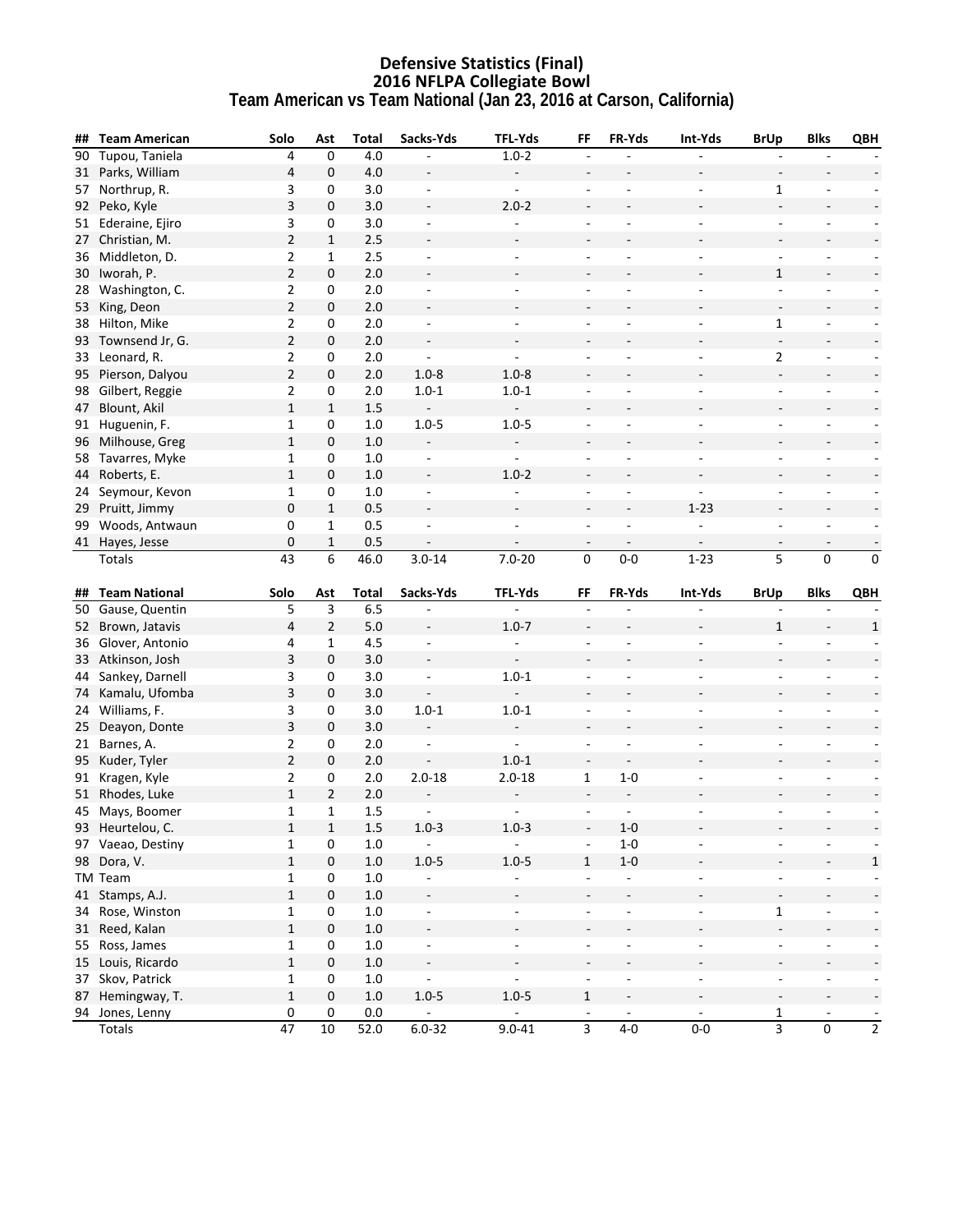### **Participation Report (Final) NFLPA Collegiate Bowl Team American vs Team National (Jan 23, 2016 at Carson, California)**

Team American: 6‐Woodrum, Josh, 7‐Wilson, Travis, 11‐Matics, Zachary, 13‐Rivers, Stephen, 17‐Fuller, Devin, ‐McKay, Mekale, 19‐Edwards, L., 21‐Green, Jacobi, 22‐Pressley, J., 23‐Houma, Sione, 24‐Seymour, Kevon, ‐Jackson, Darius, 27‐Christian, M., 28‐Washington, C., 29‐Pruitt, Jimmy, 30‐Iworah, P., 31‐Parks, William, ‐Dorleant, M., 33‐Leonard, R., 34‐Durham, Trayion, 36‐Middleton, D., 38‐Hilton, Mike, 41‐Hayes, Jesse, ‐Roberts, E., 47‐Blount, Akil, 48‐Braunecker, Ben, 51‐Ederaine, Ejiro, 53‐King, Deon, 57‐Northrup, R., ‐Tavarres, Myke, 81‐Mickens, Jaydon, 82‐Perkins, Joshua, 87‐McCaffrey, Max, 88‐Lambert, Jordan, ‐Tupou, Taniela, 91‐Huguenin, F., 92‐Peko, Kyle, 93‐Townsend Jr, G., 95‐Pierson, Dalyou, 96‐Milhouse, Greg, ‐Gilbert, Reggie, 99‐Woods, Antwaun.

Team National: 2‐Boykin, Trevone, 9‐Baggett, Andrew, 10‐O'Toole, Nick, 11‐Johnson, Matt, 12‐Olsen, Ammon, ‐Louis, Ricardo, 21‐Barnes, A., 22‐Green, Aaron, 24‐Williams, F., 25‐Deayon, Donte, 31‐Reed, Kalan, ‐Wilds, Brandon, 33‐Atkinson, Josh, 34‐Rose, Winston, 36‐Glover, Antonio, 37‐Skov, Patrick, ‐Greene, Travis, 41‐Stamps, A.J., 44‐Sankey, Darnell, 45‐Mays, Boomer, 50‐Gause, Quentin, 51‐Rhodes, Luke, ‐Brown, Jatavis, 55‐Ross, James, 74‐Kamalu, Ufomba, 81‐Treggs, Bryce, 83‐Price, Devon, 87‐Hemingway, T., ‐Thomas, Michael, 91‐Kragen, Kyle, 93‐Heurtelou, C., 94‐Jones, Lenny, 95‐Kuder, Tyler, 97‐Vaeao, Destiny, ‐Dora, V..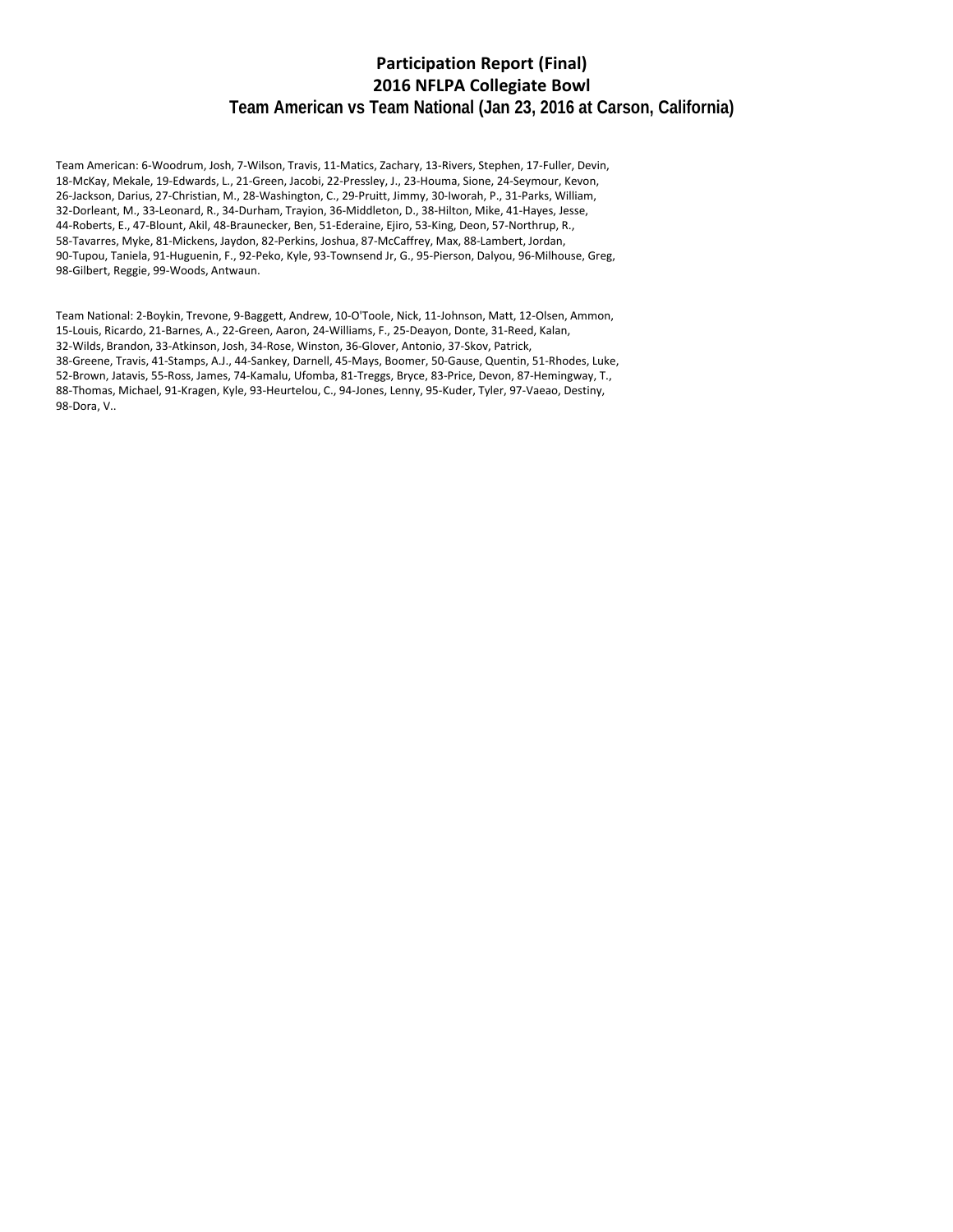# **Drive Chart (By Team) (Final) 2016 NFLPA Collegiate Bowl Team American vs Team National (Jan 23, 2016 at Carson, California)**

|                     |     |                 | <b>Drive Started</b> |                 |                  |       | <b>Drive Ended</b> | Consumed                             |            |  |  |  |
|---------------------|-----|-----------------|----------------------|-----------------|------------------|-------|--------------------|--------------------------------------|------------|--|--|--|
| Team                | Qtr | <b>Spot</b>     | Time                 | <b>Obtained</b> | <b>Spot</b>      | Time  | How lost           | PI<br>Yds<br>$\blacksquare$          | <b>TOP</b> |  |  |  |
| <b>AMERICAN 1st</b> |     | A29             | 15:00                | Kickoff         | N <sub>18</sub>  | 08:50 | *FIELD GOAL        | $-53$<br>12                          | 6:10       |  |  |  |
| <b>AMERICAN</b>     |     | N <sub>14</sub> | 07:27                | Interception    | IN <sub>00</sub> | 06:00 | *TOUCHDOWN         | $3 - 14$                             | $1:27$ .   |  |  |  |
| AMERICAN 2nd        |     | A20             | 14:54                | Kickoff         | A15              | 13:09 | Punt               | (5)<br>3<br>$\overline{\phantom{a}}$ | 1:45       |  |  |  |
| AMERICAN            |     | A23             | 09:21                | Kickoff         | N <sub>00</sub>  | 02:31 | *TOUCHDOWN         | - 77<br>11                           | 6:50       |  |  |  |
| AMERICAN            |     | A29             | 00:45                | Kickoff         | A33              | 00:00 | End of half        | $2 - 4$                              | 0:45       |  |  |  |
| AMERICAN 3rd        |     | A44             | 10:36                | Missed FG       | <b>N42</b>       | 07:53 | Fumble             | $5 - 14$                             | 2:43       |  |  |  |
| AMERICAN            |     | A32             | 03:36                | Kickoff         | A50              | 01:23 | Fumble             | 18<br>4 -                            | 2:13       |  |  |  |
| AMERICAN 4th        |     | A20             | 14:12                | Kickoff         | A10              | 12:42 | Fumble             | $3 -$<br>(10)                        | 1:30       |  |  |  |
| AMERICAN            |     | A15             | 11:02                | Kickoff         | A41              | 06:51 | Punt               | $7 - 26$                             | 4:11       |  |  |  |
| <b>AMERICAN</b>     |     | N45             | 03:57                | Punt            | N41              | 01:49 | Downs              | $6 - 4$                              | 2:08       |  |  |  |
| AMERICAN            |     | A07             | 01:21                | Punt            | A24              | 00:00 | Fumble             | $6 - 17$                             | 1:21       |  |  |  |

|                        | 1st   | 2nd   | 3rd     | 4th     | 1st     | 2nd   |              |
|------------------------|-------|-------|---------|---------|---------|-------|--------------|
| <b>Team American</b>   | Qtr   | Otr   | Otr     | Otr     | Half    | Half  | <b>Total</b> |
| Time of possession     | 07:37 | 09:20 | 04:56   | 09:10   | 16:57   | 14:06 | 31:03        |
| 3rd down conversions   | 1-2   | $1-2$ | $1 - 2$ | $0 - 4$ | $2 - 4$ | 1-6   | $3-10$       |
| Average field position | N43   | A24   | A38     | A24     | A37     | A28   | A32          |
| 4th down conversions   | 0-0   | 0-0   | 0-0     | ი-2     | 0-0     | ი-2   | $0 - 2$      |

|                 |     |                 | <b>Drive Started</b> |                 |                 |       | <b>Drive Ended</b> | Consumed            |            |  |  |  |  |
|-----------------|-----|-----------------|----------------------|-----------------|-----------------|-------|--------------------|---------------------|------------|--|--|--|--|
| Team            | Qtr | Spot            | Time                 | <b>Obtained</b> | Spot            | Time  | How lost           | Yds<br>ΡI<br>$\sim$ | <b>TOP</b> |  |  |  |  |
| NATIONAL 1st    |     | N <sub>20</sub> | 08:50                | Kickoff         | N <sub>19</sub> | 07:27 | Interception       | (1)<br>4 -          | 1:23       |  |  |  |  |
| <b>NATIONAL</b> |     | <b>N25</b>      | 06:00                | Kickoff         | A24             | 14:54 | *FIELD GOAL        | 10<br>- 51          | 6:06       |  |  |  |  |
| NATIONAL 2nd    |     | N41             | 13:09                | Punt            | A32             | 09:21 | *FIELD GOAL        | $8 - 27$            | 3:48       |  |  |  |  |
| <b>NATIONAL</b> |     | <b>N37</b>      | 02:31                | Kickoff         | A39             | 00:45 | *FIELD GOAL        | $9 - 24$            | 1:46       |  |  |  |  |
| NATIONAL 3rd    |     | N <sub>27</sub> | 15:00                | Kickoff         | A36             | 10:36 | Missed FG          | $9 - 37$            | 4:24       |  |  |  |  |
| <b>NATIONAL</b> |     | N42             | 07:53                | Fumble          | A21             | 03:36 | *FIELD GOAL        | $8 - 37$            | 4:17.      |  |  |  |  |
| <b>NATIONAL</b> |     | <b>N50</b>      | 01:23                | Fumble          | A06             | 14:12 | *FIELD GOAL        | $7 - 44$            | 2:11       |  |  |  |  |
| NATIONAL 4th    |     | A10             | 12:42                | Fumble          | A05             | 11:02 | *FIELD GOAL        | $4 - 5$             | 1:40.      |  |  |  |  |
| <b>NATIONAL</b> |     | N10             | 06:51                | Punt            | N <sub>13</sub> | 03:57 | Punt               | $3 - 3$             | 2:54       |  |  |  |  |
| <b>NATIONAL</b> |     | <b>N41</b>      | 01:49                | Downs           | N48             | 01:21 | Punt               | $3 - 7$             | 0:28       |  |  |  |  |
| <b>NATIONAL</b> |     | A24             | 00:00                | Fumble          | A24             | 00:00 | End of half        | $-0$<br>0           | 0:00       |  |  |  |  |

|                        | 1st             | 2nd     | 3rd   | 4th     | 1st     | 2nd     |          |
|------------------------|-----------------|---------|-------|---------|---------|---------|----------|
| <b>Team National</b>   | Otr             | Otr     | Otr   | Otr     | Half    | Half    | Total    |
| Time of possession     | 07:23           | 05:40   | 10:04 | 05:50   | 13:03   | 15:54   | 28:57    |
| 3rd down conversions   | 0-2             | $1 - 4$ | 1-3   | $0 - 4$ | $1 - 6$ | $1 - 7$ | $2 - 13$ |
| Average field position | N <sub>22</sub> | N39     | N39   | N47     | N30     | N43     | N38      |
| 4th down conversions   | 0-0             | $1 - 1$ | 0-0   | $0 - 0$ | 1-1     | $0 - 0$ | 1-1      |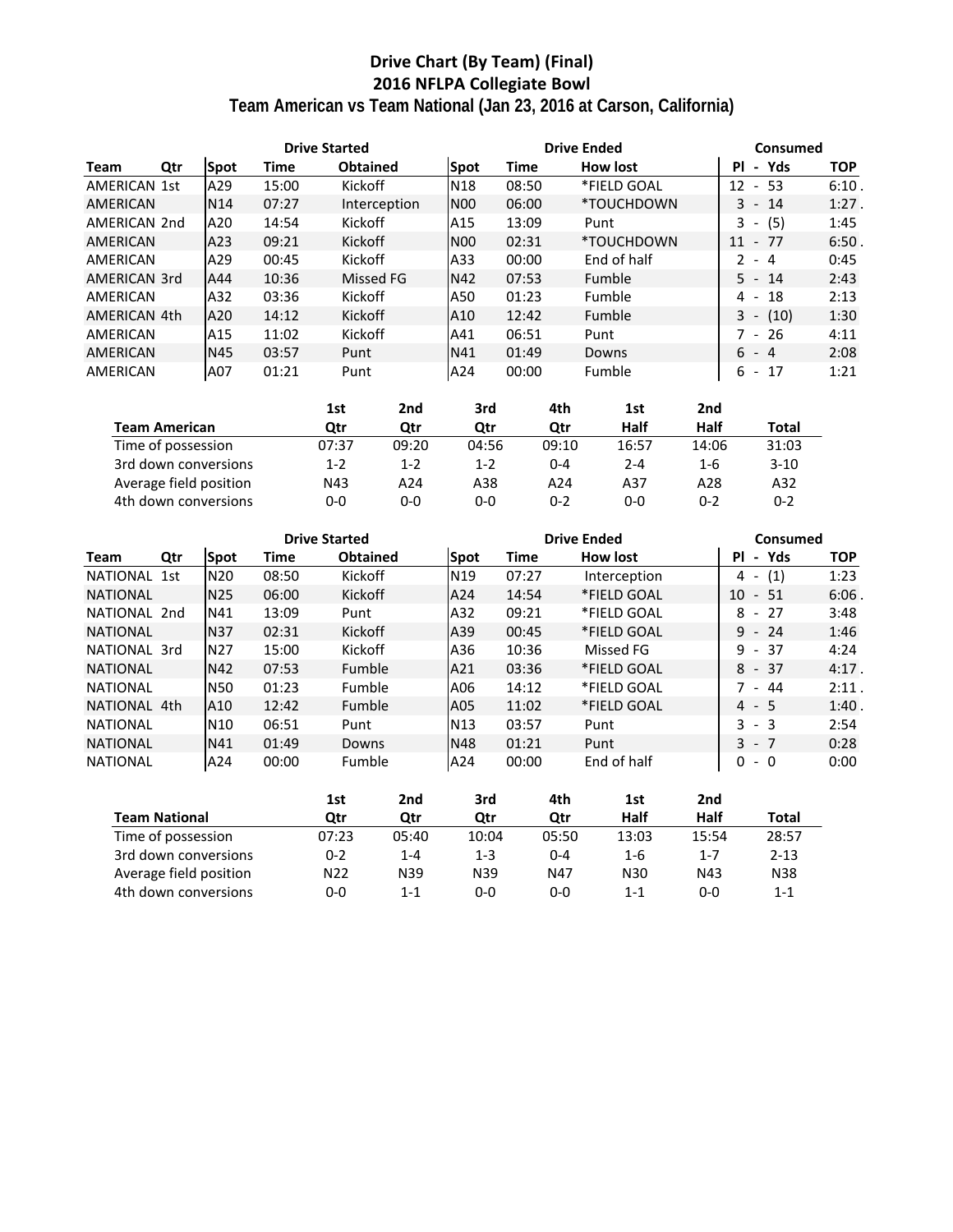# **Drive Chart (By Quarter) (Final) 2016 NFLPA Collegiate Bowl**

**Team American vs Team National (Jan 23, 2016 at Carson, California)**

|                 |     |                 | <b>Drive Started</b> |                 |                 |             | <b>Drive Ended</b> | Consumed  |            |            |  |  |
|-----------------|-----|-----------------|----------------------|-----------------|-----------------|-------------|--------------------|-----------|------------|------------|--|--|
| <b>Team</b>     | Qtr | <b>Spot</b>     | <b>Time</b>          | <b>Obtained</b> | Spot            | <b>Time</b> | How lost           | <b>PI</b> | - Yds      | <b>TOP</b> |  |  |
| AMERICAN 1st    |     | A29             | 15:00                | Kickoff         | N18             | 08:50       | *FIELD GOAL        | $12 - 53$ |            | 6:10.      |  |  |
| <b>NATIONAL</b> |     | N <sub>20</sub> | 08:50                | Kickoff         | N <sub>19</sub> | 07:27       | Interception       | 4 -       | (1)        | 1:23       |  |  |
| AMERICAN        |     | N14             | 07:27                | Interception    | <b>N00</b>      | 06:00       | *TOUCHDOWN         | $3 - 14$  |            | 1:27.      |  |  |
| <b>NATIONAL</b> |     | N <sub>25</sub> | 06:00                | Kickoff         | A24             | 14:54       | *FIELD GOAL        | $10 - 51$ |            | $6:06$ .   |  |  |
| AMERICAN 2nd    |     | A20             | 14:54                | Kickoff         | A15             | 13:09       | Punt               | $3 -$     | (5)        | 1:45       |  |  |
| <b>NATIONAL</b> |     | N41             | 13:09                | Punt            | A32             | 09:21       | *FIELD GOAL        | $8 - 27$  |            | 3:48       |  |  |
| AMERICAN        |     | A23             | 09:21                | Kickoff         | <b>N00</b>      | 02:31       | *TOUCHDOWN         | $11 - 77$ |            | 6:50.      |  |  |
| <b>NATIONAL</b> |     | <b>N37</b>      | 02:31                | Kickoff         | A39             | 00:45       | *FIELD GOAL        | $9 - 24$  |            | 1:46       |  |  |
| AMERICAN        |     | A29             | 00:45                | Kickoff         | A33             | 00:00       | End of half        | $2 - 4$   |            | 0:45       |  |  |
| NATIONAL 3rd    |     | N27             | 15:00                | Kickoff         | A36             | 10:36       | Missed FG          | $9 - 37$  |            | 4:24       |  |  |
| AMERICAN        |     | A44             | 10:36                | Missed FG       | N42             | 07:53       | Fumble             | $5 - 14$  |            | 2:43       |  |  |
| <b>NATIONAL</b> |     | N42             | 07:53                | Fumble          | A21             | 03:36       | *FIELD GOAL        | $8 - 37$  |            | $4:17$ .   |  |  |
| AMERICAN        |     | A32             | 03:36                | Kickoff         | A50             | 01:23       | Fumble             | $4 - 18$  |            | 2:13       |  |  |
| <b>NATIONAL</b> |     | <b>N50</b>      | 01:23                | Fumble          | A06             | 14:12       | *FIELD GOAL        | $7 - 44$  |            | 2:11.      |  |  |
| AMERICAN 4th    |     | A20             | 14:12                | Kickoff         | A10             | 12:42       | Fumble             |           | $3 - (10)$ | 1:30       |  |  |
| <b>NATIONAL</b> |     | A10             | 12:42                | Fumble          | A05             | 11:02       | *FIELD GOAL        | $4 - 5$   |            | 1:40.      |  |  |
| AMERICAN        |     | A15             | 11:02                | Kickoff         | A41             | 06:51       | Punt               | 7 - 26    |            | 4:11       |  |  |
| <b>NATIONAL</b> |     | N <sub>10</sub> | 06:51                | Punt            | N13             | 03:57       | Punt               | $3 - 3$   |            | 2:54       |  |  |
| AMERICAN        |     | N45             | 03:57                | Punt            | N41             | 01:49       | Downs              | $6 - 4$   |            | 2:08       |  |  |
| <b>NATIONAL</b> |     | N41             | 01:49                | Downs           | N48             | 01:21       | Punt               | $3 - 7$   |            | 0:28       |  |  |
| AMERICAN        |     | A07             | 01:21                | Punt            | A24             | 00:00       | Fumble             | $6 - 17$  |            | 1:21       |  |  |
| <b>NATIONAL</b> |     | A24             | 00:00                | Fumble          | A24             | 00:00       | End of half        | $0 - 0$   |            | 0:00       |  |  |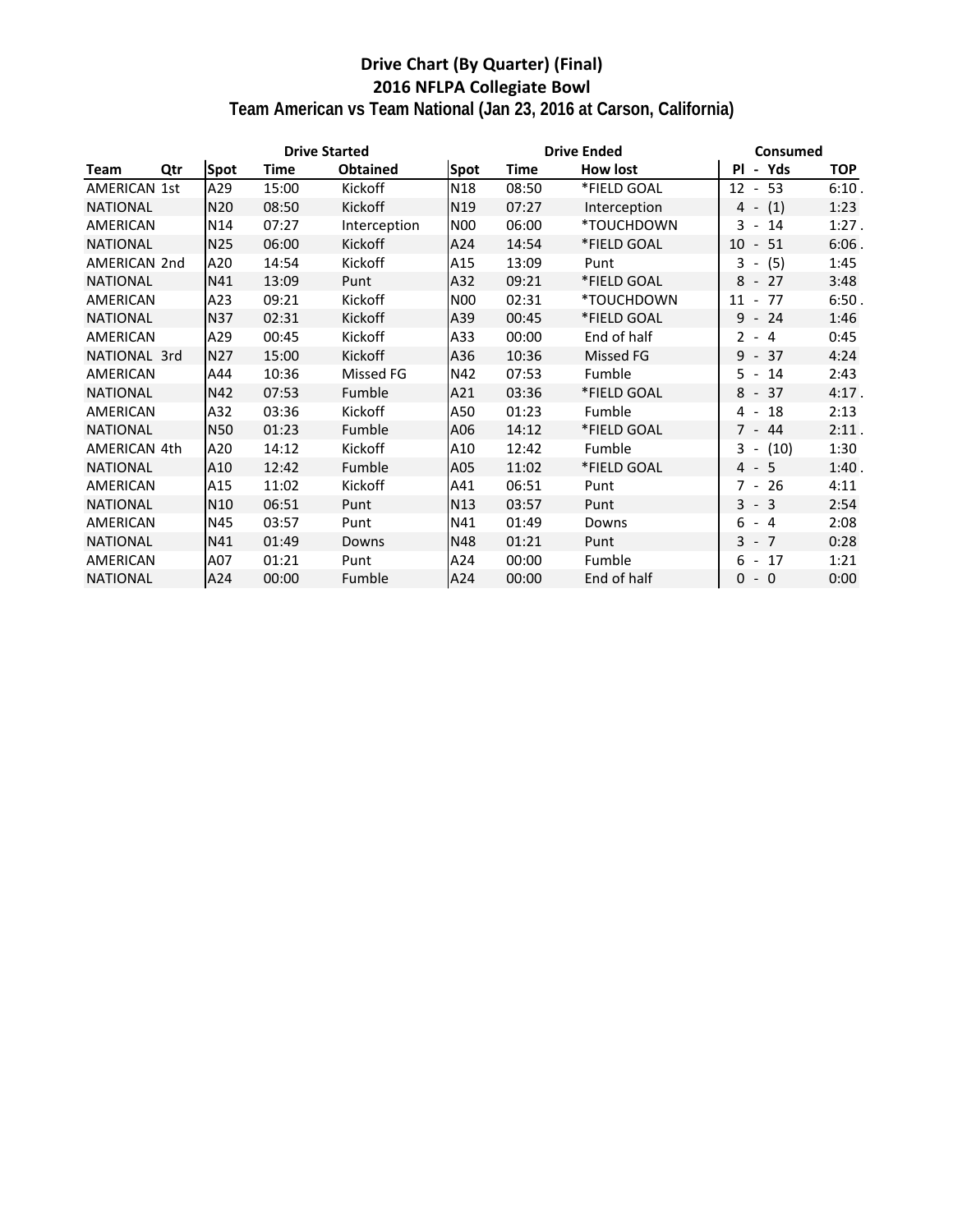# **Play‐by‐Play Summary (1st quarter) Team American vs Team National (Jan 23, 2016 at Carson, California)**

|          |          |                                                    |           | Team American wins coin toss and elects to receive.                                   |             |   |                |                  |   |                             |                                   |                                                                                           |                    |                  |                |
|----------|----------|----------------------------------------------------|-----------|---------------------------------------------------------------------------------------|-------------|---|----------------|------------------|---|-----------------------------|-----------------------------------|-------------------------------------------------------------------------------------------|--------------------|------------------|----------------|
| $1 - 10$ |          | American 35                                        |           | AMERICAN ball on AMERICAN35.                                                          |             |   |                |                  |   |                             |                                   |                                                                                           |                    |                  |                |
| $1 - 10$ |          | American 35                                        |           | AMERICAN ball on AMERICAN35.                                                          |             |   |                |                  |   |                             |                                   |                                                                                           |                    |                  |                |
| $1 - 10$ |          | American 35                                        |           | NATIONAL ball on NATIONAL35.                                                          |             |   |                |                  |   |                             |                                   |                                                                                           |                    |                  |                |
|          |          |                                                    |           |                                                                                       |             |   |                |                  |   |                             |                                   | Baggett, Andrew kickoff 67 yards to the AMERICAN-2, Green, Jacobi return 31 yards to the  |                    |                  |                |
|          |          |                                                    |           | AMERICAN29 (Mays, Boomer).                                                            |             |   |                |                  |   |                             |                                   |                                                                                           |                    |                  |                |
| $1 - 10$ |          | American 29                                        |           |                                                                                       |             |   |                |                  |   |                             |                                   | Wilson, Travis pass complete to Perkins, Joshua for 12 yards to the AMERICAN41, 1ST DOWN  |                    |                  | P1             |
|          |          |                                                    |           | AMERICAN (Gause, Quentin; Rhodes, Luke).                                              |             |   |                |                  |   |                             |                                   |                                                                                           |                    |                  |                |
| $1 - 10$ |          | American 41                                        |           |                                                                                       |             |   |                |                  |   |                             |                                   | Wilson, Travis pass complete to Lambert, Jordan for 6 yards to the AMERICAN47 (Deayon,    |                    |                  |                |
|          |          |                                                    | Donte).   |                                                                                       |             |   |                |                  |   |                             |                                   |                                                                                           |                    |                  |                |
| $2 - 4$  |          | American 47                                        |           |                                                                                       |             |   |                |                  |   |                             |                                   | Jackson, Darius rush for 6 yards to the NATIONAL47, 1ST DOWN AMERICAN (Vaeao, Destiny).   |                    |                  | R <sub>2</sub> |
| $1 - 10$ |          | National 47                                        |           | Wilson, Travis rush for 3 yards to the NATIONAL44 (Gause, Quentin).                   |             |   |                |                  |   |                             |                                   |                                                                                           |                    |                  |                |
| $2 - 7$  |          | National 44                                        |           | AMERICAN, out-of-bounds (Gause, Quentin).                                             |             |   |                |                  |   |                             |                                   | Wilson, Travis pass complete to Lambert, Jordan for 14 yards to the NATIONAL30, 1ST DOWN  |                    |                  | P3             |
| $1 - 10$ |          | National 30                                        |           | Jackson, Darius rush for no gain to the NATIONAL30 (Gause, Quentin).                  |             |   |                |                  |   |                             |                                   |                                                                                           |                    |                  |                |
| $2 - 10$ |          | National 30                                        |           | Wilson, Travis pass complete to Jackson, Darius for 9 yards to the NATIONAL21 (Gause, |             |   |                |                  |   |                             |                                   |                                                                                           |                    |                  |                |
|          |          |                                                    | Quentin). |                                                                                       |             |   |                |                  |   |                             |                                   |                                                                                           |                    |                  |                |
| $3-1$    |          | National 21                                        |           | Timeout Team American, clock 10:21.                                                   |             |   |                |                  |   |                             |                                   |                                                                                           |                    |                  |                |
| $3-1$    |          | National 21                                        |           |                                                                                       |             |   |                |                  |   |                             |                                   | Durham, Trayion rush for 1 yard to the NATIONAL20, 1ST DOWN AMERICAN (Brown, Jatavis).    |                    |                  | R4             |
| $1 - 10$ |          | National 20                                        |           | Wilson, Travis pass incomplete to Lambert, Jordan.                                    |             |   |                |                  |   |                             |                                   |                                                                                           |                    |                  |                |
| $2 - 10$ |          | National 20                                        |           | Jackson, Darius rush for 2 yards to the NATIONAL18 (Gause, Quentin; Heurtelou, C.).   |             |   |                |                  |   |                             |                                   |                                                                                           |                    |                  |                |
| $3 - 8$  |          | National 18                                        |           | Wilson, Travis pass incomplete.                                                       |             |   |                |                  |   |                             |                                   |                                                                                           |                    |                  |                |
| 4-8      |          | National 18                                        |           | QB hurry by Brown, Jatavis.                                                           |             |   |                |                  |   |                             |                                   |                                                                                           |                    |                  |                |
| $4 - 8$  |          | National 18                                        |           | Matics, Zachary field goal attempt from 36 GOOD, clock 08:50.                         |             |   |                |                  |   |                             |                                   |                                                                                           |                    |                  |                |
|          |          |                                                    |           |                                                                                       |             |   |                |                  |   |                             | Team American 3, Team National 0  |                                                                                           |                    |                  |                |
|          |          |                                                    |           |                                                                                       |             |   |                |                  |   | 12 plays, 53 yards, 6:10    |                                   |                                                                                           |                    |                  |                |
|          |          |                                                    |           | Matics, Zachary kickoff 65 yards to the NATIONALO, touchback.                         |             |   |                |                  |   |                             |                                   |                                                                                           |                    |                  |                |
|          |          | TEAM NATIONAL drive start at 08:50.<br>National 20 |           |                                                                                       |             |   |                |                  |   |                             |                                   |                                                                                           |                    |                  |                |
|          | $1 - 10$ |                                                    |           | holding 10 yards to the NATIONAL15.                                                   |             |   |                |                  |   |                             |                                   | Greene, Travis rush for 5 yards to the NATIONAL25 (Parks, William), PENALTY NATIONAL      |                    |                  |                |
|          | $1 - 15$ | National 15                                        |           | 1st and 15.                                                                           |             |   |                |                  |   |                             |                                   |                                                                                           |                    |                  |                |
|          | $1 - 15$ | National 15                                        |           | Greene, Travis rush for 4 yards to the NATIONAL19 (Tupou, Taniela).                   |             |   |                |                  |   |                             |                                   |                                                                                           |                    |                  |                |
|          | $2 - 11$ | National 19                                        |           | Boykin, Trevone pass incomplete to Williams, Dom (Leonard, R.).                       |             |   |                |                  |   |                             |                                   |                                                                                           |                    |                  |                |
|          | $3-11$   | National 19                                        |           |                                                                                       |             |   |                |                  |   |                             |                                   | Boykin, Trevone pass intercepted by Pruitt, Jimmy at the NATIONAL37, Pruitt, Jimmy return |                    |                  |                |
|          |          |                                                    |           | 23 yards to the NATIONAL14, out-of-bounds (Team).                                     |             |   |                |                  |   |                             |                                   |                                                                                           |                    |                  |                |
|          |          |                                                    |           |                                                                                       |             |   |                |                  |   | 4 plays, minus 1 yard, 1:23 |                                   |                                                                                           |                    |                  |                |
|          |          | TEAM AMERICAN drive start at 07:27.                |           |                                                                                       |             |   |                |                  |   |                             |                                   |                                                                                           |                    |                  |                |
| $1 - 10$ |          | National 14                                        |           |                                                                                       |             |   |                |                  |   |                             |                                   | Wilson, Travis rush for 10 yards to the NATIONAL4, 1ST DOWN AMERICAN, out-of-bounds       |                    |                  | R <sub>5</sub> |
|          |          |                                                    |           | (Glover, Antonio).                                                                    |             |   |                |                  |   |                             |                                   |                                                                                           |                    |                  |                |
| $1-G$    |          | National 04                                        |           | Green, Jacobi rush for 1 yard to the NATIONAL3 (Glover, Antonio; Mays, Boomer).       |             |   |                |                  |   |                             |                                   |                                                                                           |                    |                  |                |
| $2-G$    |          | National 03                                        |           | Green, Jacobi rush for 3 yards to the NATIONALO, TOUCHDOWN, clock 06:00.              |             |   |                |                  |   |                             |                                   |                                                                                           |                    |                  |                |
| $1-G$    |          | National 02                                        |           | Matics, Zachary kick attempt good.                                                    |             |   |                |                  |   |                             |                                   |                                                                                           |                    |                  |                |
|          |          |                                                    |           |                                                                                       |             |   |                |                  |   | 3 plays, 14 yards, 1:27     | Team American 10, Team National 0 |                                                                                           |                    |                  |                |
|          |          |                                                    |           |                                                                                       |             |   |                |                  |   |                             |                                   | Matics, Zachary kickoff 59 yards to the NATIONAL6, Thomas, Michael return 19 yards to the |                    |                  |                |
|          |          |                                                    |           | NATIONAL25 (Northrup, R.).                                                            |             |   |                |                  |   |                             |                                   |                                                                                           |                    |                  |                |
|          |          | TEAM NATIONAL drive start at 06:00.                |           |                                                                                       |             |   |                |                  |   |                             |                                   |                                                                                           |                    |                  |                |
|          | $1 - 10$ | National 25                                        |           |                                                                                       |             |   |                |                  |   |                             |                                   | Boykin, Trevone pass complete to Louis, Ricardo for 6 yards to the NATIONAL31 (Pruitt,    |                    |                  |                |
|          |          |                                                    |           | Jimmy; Woods, Antwaun).                                                               |             |   |                |                  |   |                             |                                   |                                                                                           |                    |                  |                |
|          | $2 - 4$  | National 31                                        |           |                                                                                       |             |   |                |                  |   |                             |                                   | Greene, Travis rush for 5 yards to the NATIONAL36, 1ST DOWN NATIONAL (Tavarres, Myke).    |                    |                  | R1             |
|          | $1 - 10$ | National 36                                        |           |                                                                                       |             |   |                |                  |   |                             |                                   | Greene, Travis rush for 10 yards to the NATIONAL46, 1ST DOWN NATIONAL (Townsend Jr, G.).  |                    |                  | R <sub>2</sub> |
|          | $1 - 10$ | National 46                                        |           | Wilds, Brandon rush for 5 yards to the AMERICAN49 (Tupou, Taniela).                   |             |   |                |                  |   |                             |                                   |                                                                                           |                    |                  |                |
|          | $2 - 5$  | American 49                                        |           |                                                                                       |             |   |                |                  |   |                             |                                   | Wilds, Brandon rush for 15 yards to the AMERICAN34, 1ST DOWN NATIONAL (Christian, M.).    |                    |                  | R3             |
|          | $1 - 10$ | American 34                                        |           |                                                                                       |             |   |                |                  |   |                             |                                   | Boykin, Trevone rush for 11 yards to the AMERICAN23, 1ST DOWN NATIONAL (Blount, Akil).    |                    |                  | R4             |
|          | $1 - 10$ | American 23                                        |           | Green, Aaron rush for 3 yards to the AMERICAN20 (Gilbert, Reggie).                    |             |   |                |                  |   |                             |                                   |                                                                                           |                    |                  |                |
|          | $2 - 7$  | American 20                                        |           |                                                                                       |             |   |                |                  |   |                             |                                   | Boykin, Trevone rush for 4 yards to the AMERICAN16, out-of-bounds (Ederaine, Ejiro).      |                    |                  |                |
|          | $3 - 3$  | American 16                                        |           | Boykin, Trevone sacked for loss of 8 yards to the AMERICAN24 (Pierson, Dalyou).       |             |   |                |                  |   |                             |                                   |                                                                                           |                    |                  |                |
|          |          |                                                    |           |                                                                                       |             |   |                |                  |   |                             |                                   | END OF 1st QUARTER: Team American 10, Team National 0                                     |                    |                  |                |
|          |          |                                                    |           |                                                                                       | <b>Time</b> |   |                | <b>1st Downs</b> |   |                             | <b>Conversions</b>                |                                                                                           |                    |                  |                |
|          |          | <b>Quarter Summary</b>                             |           | Score                                                                                 | Poss        | R | P              | x                | т | 3rd                         | 4th                               | <b>Rushing</b>                                                                            | Passing            | <b>Penalties</b> |                |
|          |          | <b>Team American</b>                               |           | 10                                                                                    | 07:37       | 3 | $\overline{2}$ | $\mathbf 0$      | 5 | $1 - 2$                     | $0-0$                             | $8 - 26$                                                                                  | $4 - 6 - 0 - 41$   | $0-0$            |                |
|          |          | <b>Team National</b>                               |           | 0                                                                                     | 07:23       | 4 | 0              | 0                | 4 | $0 - 1$                     | $0-0$                             | $9 - 62$                                                                                  | $1 - 3 - 1 - (-2)$ | $1 - 10$         |                |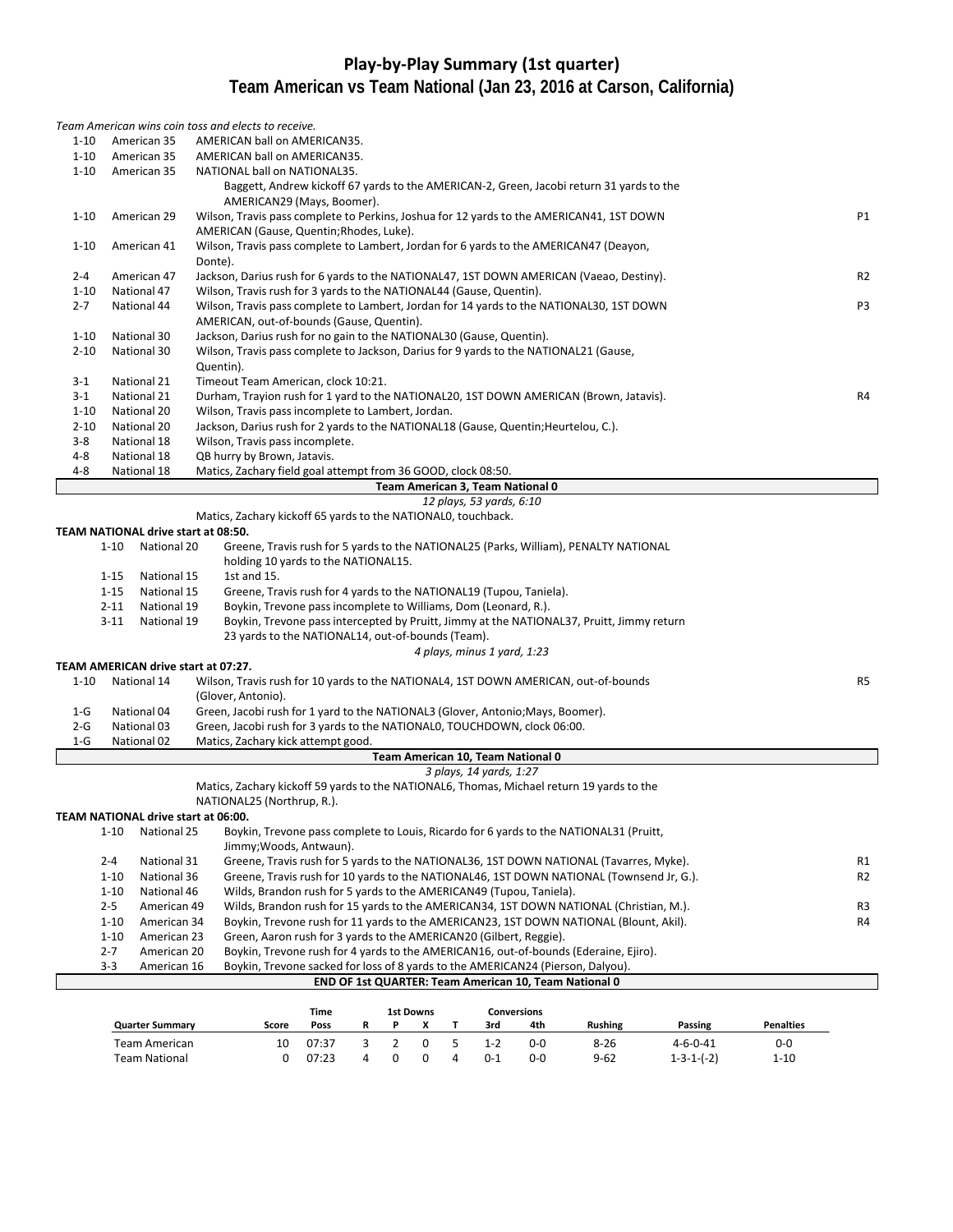### **Quickie Statistics (1st quarter)**

**Team American vs Team National (Jan 23, 2016 at Carson, California)**

|                                   | <b>AMERICAN</b> | <b>NATIONAL</b> |
|-----------------------------------|-----------------|-----------------|
| Score                             | 10              | 0               |
| <b>FIRST DOWNS</b>                | 5               | 4               |
| <b>RUSHES-YARDS (NET)</b>         | $8 - 26$        | $9 - 62$        |
| <b>PASSING YDS (NET)</b>          | 41              | $-2$            |
| Passes Att-Comp-Int               | $6 - 4 - 0$     | $3 - 1 - 1$     |
| <b>TOTAL OFFENSE PLAYS-YARDS</b>  | 14-67           | 13-60           |
| <b>Fumble Returns-Yards</b>       | $0-0$           | 0-0             |
| <b>Punt Returns-Yards</b>         | $0 - 0$         | $0-0$           |
| Kickoff Returns-Yards             | $1 - 31$        | $1 - 19$        |
| <b>Interception Returns-Yards</b> | $1 - 23$        | $0 - 0$         |
| Punts (Number-Avg)                | $0 - 0.0$       | $0 - 0.0$       |
| Fumbles-Lost                      | $0 - 0$         | $0 - 0$         |
| Penalties-Yards                   | $0 - 0$         | $1 - 10$        |
| <b>Possession Time</b>            | 07:37           | 07:23           |
| <b>Third-Down Conversions</b>     | $1$ of $2$      | $0$ of $2$      |
| <b>Fourth-Down Conversions</b>    | $0$ of $0$      | $0$ of $0$      |

#### **Team American Team National**

| <b>Rushing</b>      |             | No.                 | Gain         | Loss  | <b>Net</b>   | TD       | Lg           | Avg                                                     | <b>Rushing</b>                                                      | No.     | Gain        | Loss  | Net         | TD           |      | Lg       | <b>Avg</b>  |
|---------------------|-------------|---------------------|--------------|-------|--------------|----------|--------------|---------------------------------------------------------|---------------------------------------------------------------------|---------|-------------|-------|-------------|--------------|------|----------|-------------|
| Wilson, Travis      |             | 2                   | 13           | 0     | 13           | $\Omega$ | 10           | 6.5                                                     | Greene, Travis                                                      | 4       | 24          | 0     |             | 24           | 0    | 10       | 6.0         |
| Jackson, Darius     |             | 3                   | 8            | 0     | 8            | 0        | 6            | 2.7                                                     | Wilds, Brandon                                                      | 2       | 20          | 0     |             | 20           | 0    | 15       | 10.0        |
| Green, Jacobi       |             | 2                   | 4            | 0     | 4            | 1        | 3            | 2.0                                                     | Boykin, Trevone                                                     | 2       | 15          | 0     |             | 15           | 0    | 11       | 7.5         |
| Durham, Trayion     |             | $\mathbf{1}$        | $\mathbf{1}$ | 0     | $\mathbf{1}$ | 0        | $\mathbf{1}$ | 1.0                                                     | Green, Aaron                                                        | 1       | 3           | 0     |             | 3            | 0    | 3        | 3.0         |
| Passing             |             |                     | $C-A-I$      |       | Yds<br>TD    |          | Long         | <b>Sack</b>                                             | Passing                                                             |         | $C-A-I$     |       | Yds         | TD           | Long |          | Sack        |
| Wilson, Travis      |             |                     | $4 - 6 - 0$  |       | 41           | $\Omega$ | 14           | $\Omega$                                                | Boykin, Trevone                                                     |         | $1 - 3 - 1$ |       | 6           | $\Omega$     |      | 6        | 1           |
|                     |             |                     |              |       |              |          |              |                                                         | Team                                                                |         | $0 - 0 - 0$ |       | -8          | 0            |      | $\Omega$ | $\mathbf 0$ |
| <b>Receiving</b>    |             | No.                 | Yards        |       | TD           | Long     |              |                                                         | Receiving                                                           | No.     |             | Yards | TD          |              | Long |          |             |
| Lambert, Jordan     |             | $\overline{2}$      |              | 20    | 0            | 14       |              |                                                         | Louis, Ricardo                                                      | 1       |             | 6     | $\Omega$    |              | 6    |          |             |
| Perkins, Joshua     |             | 1                   |              | 12    | 0            | 12       |              |                                                         |                                                                     |         |             |       |             |              |      |          |             |
| Jackson, Darius     |             | $\mathbf{1}$        |              | 9     | $\Omega$     | 9        |              |                                                         |                                                                     |         |             |       |             |              |      |          |             |
| <b>Punting</b>      |             | No.                 | Yds          |       | Avg          | Long     | In20         | ТB                                                      | <b>Punting</b>                                                      | No.     | Yds         |       | Avg         | Long         |      | In20     | ТB          |
| <b>Punt Returns</b> |             | No.                 | Yards        |       | <b>TD</b>    | Long     |              |                                                         | <b>Punt Returns</b>                                                 | No.     | Yards       |       | TD          | Long         |      |          |             |
| <b>Kick Returns</b> |             | No.                 | Yards        |       | <b>TD</b>    | Long     |              |                                                         | <b>Kick Returns</b>                                                 | No.     | Yards       |       | TD          |              | Long |          |             |
| Green, Jacobi       |             | $\mathbf{1}$        |              | 31    | $\mathbf 0$  | 31       |              |                                                         | Thomas, Michael                                                     | 1       |             | 19    | $\mathbf 0$ |              | 19   |          |             |
| <b>Tackles</b>      |             | UA-A                |              | Total | <b>Sacks</b> |          | <b>TFL</b>   |                                                         | <b>Tackles</b>                                                      | UA-A    |             | Total |             | <b>Sacks</b> |      | TFL      |             |
| Tupou, Taniela      |             | $2 - 0$             |              | 2.0   |              | 0.0      | 0.0          |                                                         | Gause, Quentin                                                      | $4 - 2$ |             | 5.0   |             | 0.0          |      | 0.0      |             |
| Gilbert, Reggie     |             | $1 - 0$             |              | 1.0   |              | 0.0      | 0.0          |                                                         | Mays, Boomer                                                        | $1 - 1$ |             | 1.5   |             | 0.0          |      | 0.0      |             |
| Parks, William      |             | $1-0$               |              | 1.0   |              | 0.0      | 0.0          |                                                         | Glover, Antonio                                                     | $1 - 1$ |             | 1.5   |             | 0.0          |      | 0.0      |             |
| Pierson, Dalyou     |             | $1-0$               |              | 1.0   |              | 1.0      | 1.0          |                                                         | Team                                                                | $1 - 0$ |             | 1.0   |             | 0.0          |      | 0.0      |             |
| Qtr                 | <b>Time</b> | <b>Scoring Play</b> |              |       |              |          |              |                                                         |                                                                     |         |             |       |             |              |      | V-H      |             |
| 1st                 | 08:50       |                     |              |       |              |          |              | AMERICAN - Matics, Zachary 36 yd field goal, 12-53 6:10 |                                                                     |         |             |       |             |              |      | $3 - 0$  |             |
|                     | 06:00       |                     |              |       |              |          |              |                                                         | AMERICAN - Green, Jacobi 3 yd run (Matics, Zachary kick), 3-14 1:27 |         |             |       |             |              |      | $10 - 0$ |             |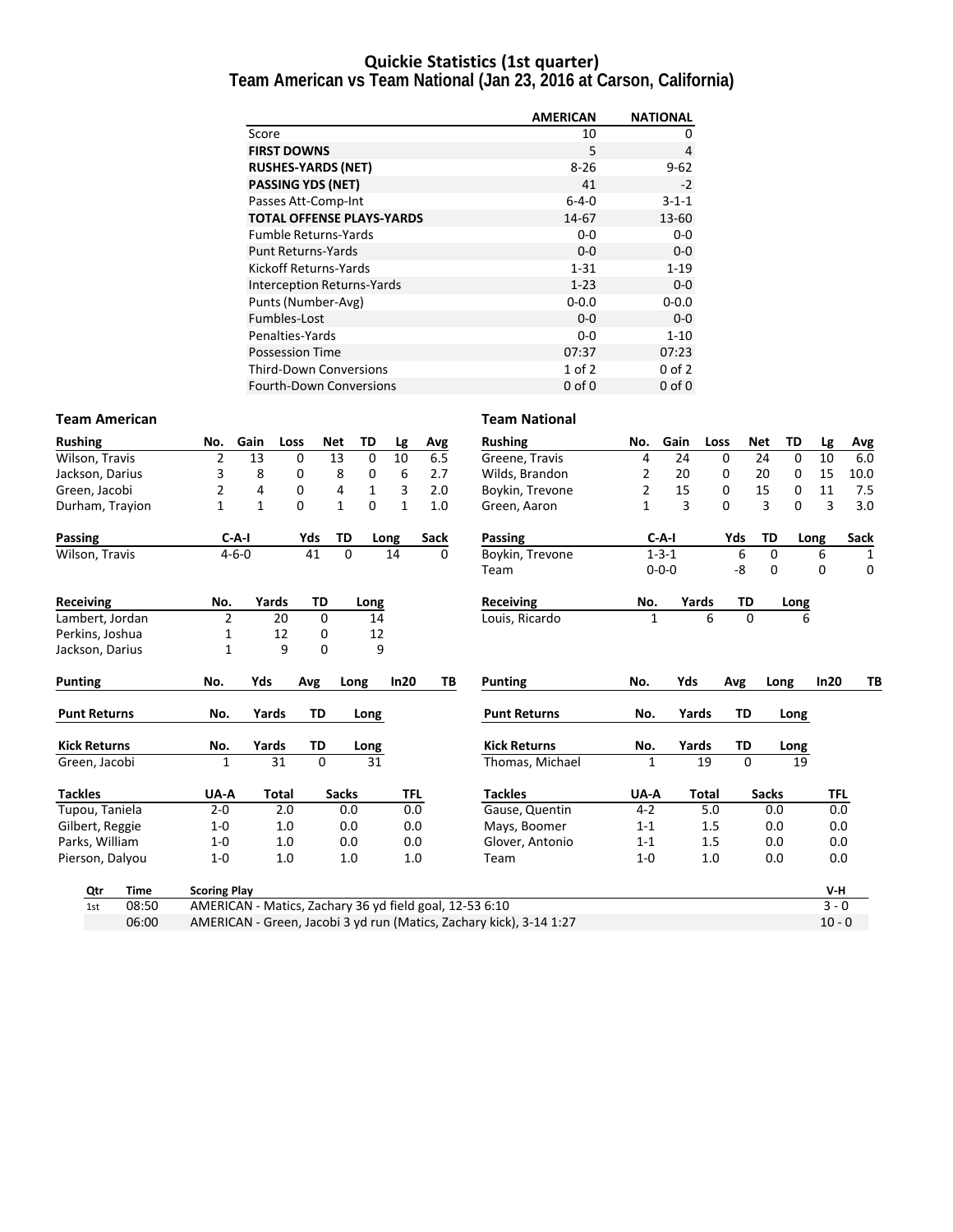# **Play‐by‐Play Summary (2nd quarter) Team American vs Team National (Jan 23, 2016 at Carson, California)**

|          | 4-11     | American 24                         | Start of 2nd quarter, clock 15:00.                                                                                                                                      |     |
|----------|----------|-------------------------------------|-------------------------------------------------------------------------------------------------------------------------------------------------------------------------|-----|
|          | $4 - 11$ | American 24                         | Baggett, Andrew field goal attempt from 42 GOOD, clock 14:54.                                                                                                           |     |
|          |          |                                     | Team American 10, Team National 3                                                                                                                                       |     |
|          |          |                                     | 10 plays, 51 yards, 6:06<br>Baggett, Andrew kickoff 65 yards to the AMERICANO, touchback.                                                                               |     |
|          |          | TEAM AMERICAN drive start at 14:54. |                                                                                                                                                                         |     |
| $1 - 10$ |          | American 20                         | Green, Jacobi rush for 2 yards to the AMERICAN22 (Kuder, Tyler).                                                                                                        |     |
| $2 - 8$  |          | American 22                         | Wilson, Travis sacked for loss of 7 yards to the AMERICAN15 (Kragen, Kyle).                                                                                             |     |
| $3 - 15$ |          | American 15                         | Rivers, Stephen pass incomplete to Green, Jacobi.                                                                                                                       |     |
| $4 - 15$ |          | American 15                         | Edwards, L. punt 49 yards to the NATIONAL36, Deayon, Donte return 5 yards to the                                                                                        |     |
|          |          |                                     | NATIONAL41, out-of-bounds (Middleton, D.).                                                                                                                              |     |
|          |          | TEAM NATIONAL drive start at 13:09. | 3 plays, minus 5 yards, 1:45                                                                                                                                            |     |
|          | $1 - 10$ | National 41                         | Greene, Travis rush for loss of 1 yard to the NATIONAL40 (Peko, Kyle).                                                                                                  |     |
|          | $2 - 11$ | National 40                         | Johnson, Matt pass complete to Skov, Patrick for 9 yards to the NATIONAL49 (Middleton,                                                                                  |     |
|          |          |                                     | D.; Hayes, Jesse).                                                                                                                                                      |     |
|          | $3-2$    | National 49                         | Wilds, Brandon rush for 1 yard to the 50 yardline (Ederaine, Ejiro).                                                                                                    |     |
|          | $4 - 1$  | National 50                         | Wilds, Brandon rush for 18 yards to the AMERICAN32, 1ST DOWN NATIONAL (Seymour, Kevon).                                                                                 | R5  |
|          | $1 - 10$ | American 32                         | Johnson, Matt pass complete to Thomas, Michael for no gain to the AMERICAN32 (Iworah, P.).                                                                              |     |
|          | $2 - 10$ | American 32                         | Johnson, Matt pass incomplete to Thomas, Michael.                                                                                                                       |     |
|          | $3 - 10$ | American 32                         | Johnson, Matt pass incomplete to Thomas, Michael.                                                                                                                       |     |
|          | $4 - 10$ | American 32                         | Baggett, Andrew field goal attempt from 50 GOOD, clock 09:21.                                                                                                           |     |
|          |          |                                     | Team American 10, Team National 6                                                                                                                                       |     |
|          |          |                                     | 8 plays, 27 yards, 3:48<br>Baggett, Andrew kickoff 69 yards to the AMERICAN-4, Green, Jacobi return 27 yards to the                                                     |     |
|          |          |                                     | AMERICAN23 (Gause, Quentin; Brown, Jatavis).                                                                                                                            |     |
|          |          | TEAM AMERICAN drive start at 09:21. |                                                                                                                                                                         |     |
| $1 - 10$ |          | American 23                         | Pressley, J. rush for 5 yards to the AMERICAN28 (Rose, Winston).                                                                                                        |     |
| $2 - 5$  |          | American 28                         | Rivers, Stephen pass complete to Fuller, Devin for 9 yards to the AMERICAN37, 1ST DOWN                                                                                  | P6  |
|          |          |                                     | AMERICAN (Atkinson, Josh).                                                                                                                                              |     |
| $1 - 10$ |          | American 37                         | Rivers, Stephen pass incomplete to Braunecker, Ben (Jones, Lenny).                                                                                                      |     |
| $2 - 10$ |          | American 37                         | Rivers, Stephen pass complete to Mickens, Jaydon for 23 yards to the NATIONAL40, 1ST DOWN                                                                               | P7  |
|          |          |                                     | AMERICAN (Williams, F.).                                                                                                                                                |     |
| $1 - 10$ |          | National 40                         | Pressley, J. rush for loss of 1 yard to the NATIONAL41 (Sankey, Darnell).                                                                                               |     |
| $2 - 11$ |          | National 41                         | Rivers, Stephen pass incomplete to Braunecker, Ben.                                                                                                                     |     |
| $3 - 11$ |          | National 41                         | QB hurry by Dora, V                                                                                                                                                     |     |
| $3-11$   |          | National 41                         | Rivers, Stephen pass complete to Mickens, Jaydon for 14 yards to the NATIONAL27, 1ST DOWN                                                                               | P8  |
| $1 - 10$ |          | National 27                         | AMERICAN.                                                                                                                                                               |     |
| $2 - 1$  |          | National 18                         | Rivers, Stephen pass complete to Durham, Trayion for 9 yards to the NATIONAL18.<br>Pressley, J. rush for 4 yards to the NATIONAL14, 1ST DOWN AMERICAN (Atkinson, Josh). | R9  |
| $1 - 10$ |          | National 14                         | PENALTY AMERICAN holding 10 yards to the NATIONAL24.                                                                                                                    |     |
| $1 - 20$ |          | National 24                         | Pressley, J. rush for 12 yards to the NATIONAL12 (Ross, James).                                                                                                         |     |
| $2 - 8$  |          | National 12                         | Timeout Team American, clock 02:37.                                                                                                                                     |     |
| $2 - 8$  |          | National 12                         | Rivers, Stephen pass complete to Mickens, Jaydon for 12 yards to the NATIONALO, 1ST DOWN                                                                                | P10 |
|          |          |                                     | AMERICAN, TOUCHDOWN, clock 02:31.                                                                                                                                       |     |
| $1-G$    |          | National 02                         | Matics, Zachary kick attempt good.                                                                                                                                      |     |
|          |          |                                     | Team American 17, Team National 6                                                                                                                                       |     |
|          |          |                                     | 11 plays, 77 yards, 6:50                                                                                                                                                |     |
|          |          |                                     | Matics, Zachary kickoff 59 yards to the NATIONAL6, Thomas, Michael return 31 yards to the                                                                               |     |
|          |          | TEAM NATIONAL drive start at 02:31. | NATIONAL37 (Washington, C.).                                                                                                                                            |     |
|          | $1 - 10$ | National 37                         | Johnson, Matt pass incomplete to Severin, Canaan (Northrup, R.).                                                                                                        |     |
|          | $2 - 10$ | National 37                         | Johnson, Matt pass complete to Louis, Ricardo for 13 yards to the 50 yardline, 1ST DOWN                                                                                 | P6  |
|          |          |                                     | NATIONAL.                                                                                                                                                               |     |
|          | $1 - 10$ | National 50                         | Johnson, Matt pass incomplete to Treggs, Bryce (Hilton, Mike).                                                                                                          |     |
|          | $2 - 10$ | National 50                         | Johnson, Matt sacked for loss of 5 yards to the NATIONAL45 (Huguenin, F.).                                                                                              |     |
|          | $3 - 15$ | National 45                         | Johnson, Matt pass complete to Price, Devon for 16 yards to the AMERICAN39, 1ST DOWN                                                                                    | P7  |
|          |          |                                     | NATIONAL (Iworah, P.), PENALTY NATIONAL roughing passer.                                                                                                                |     |
|          | $1 - 10$ | American 39                         | 1st and 10.                                                                                                                                                             |     |
|          | $1 - 10$ | American 39                         | Johnson, Matt pass incomplete to Severin, Canaan.                                                                                                                       |     |
|          | $2 - 10$ | American 39                         | Johnson, Matt pass incomplete to Severin, Canaan.                                                                                                                       |     |
|          | $3 - 10$ | American 39                         | Johnson, Matt pass incomplete.                                                                                                                                          |     |
|          | $4 - 10$ | American 39                         | Baggett, Andrew field goal attempt from 42 GOOD, clock 00:45.                                                                                                           |     |
|          |          |                                     | Team American 17, Team National 9<br>9 plays, 24 yards, 1:46                                                                                                            |     |
|          |          |                                     | Baggett, Andrew kickoff 64 yards to the AMERICAN1, Green, Jacobi return 28 yards to the                                                                                 |     |
|          |          |                                     |                                                                                                                                                                         |     |

#### AMERICAN29 (Sankey, Darnell).

#### **TEAM AMERICAN drive start at 00:45.**

‐10 American 29 Rivers, Stephen pass complete to McCaffrey, Max for 7 yards to the AMERICAN36 (Deayon,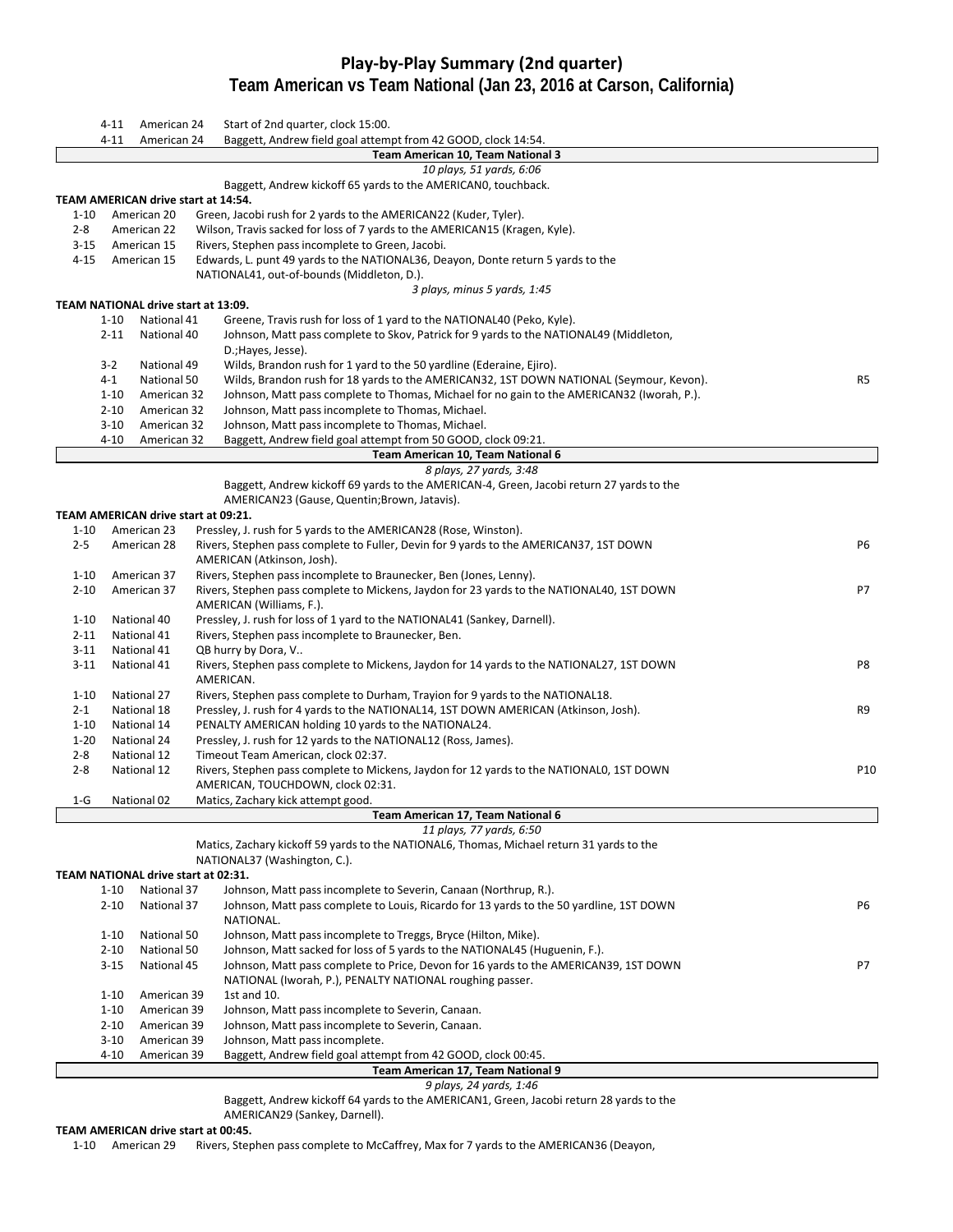# **Play‐by‐Play Summary (2nd quarter) Team American vs Team National (Jan 23, 2016 at Carson, California)**

Donte).

2‐3 American 36 Rivers, Stephen sacked for loss of 3 yards to the AMERICAN33 (Heurtelou, C.).

End of half, clock 00:00.

|                        |                                                       |       |   |   |  |  | 2 plays, 4 yards, 0:45 |         |                |                   |                  |  |  |  |
|------------------------|-------------------------------------------------------|-------|---|---|--|--|------------------------|---------|----------------|-------------------|------------------|--|--|--|
|                        | END OF 2nd QUARTER: Team American 17, Team National 9 |       |   |   |  |  |                        |         |                |                   |                  |  |  |  |
|                        |                                                       |       |   |   |  |  |                        |         |                |                   |                  |  |  |  |
| <b>Quarter Summary</b> | Score                                                 | Poss  | R | D |  |  | 3rd                    | 4th     | <b>Rushing</b> | <b>Passing</b>    | <b>Penalties</b> |  |  |  |
| Team American          |                                                       | 09:20 |   |   |  |  | $1 - 2$                | $0-0$   | $5 - 22$       | $6 - 9 - 0 - 64$  | $1 - 10$         |  |  |  |
| Team National          | q                                                     | 05:40 |   |   |  |  | $-4$                   | $1 - 1$ | $3 - 18$       | $4 - 11 - 0 - 33$ | $0-0$            |  |  |  |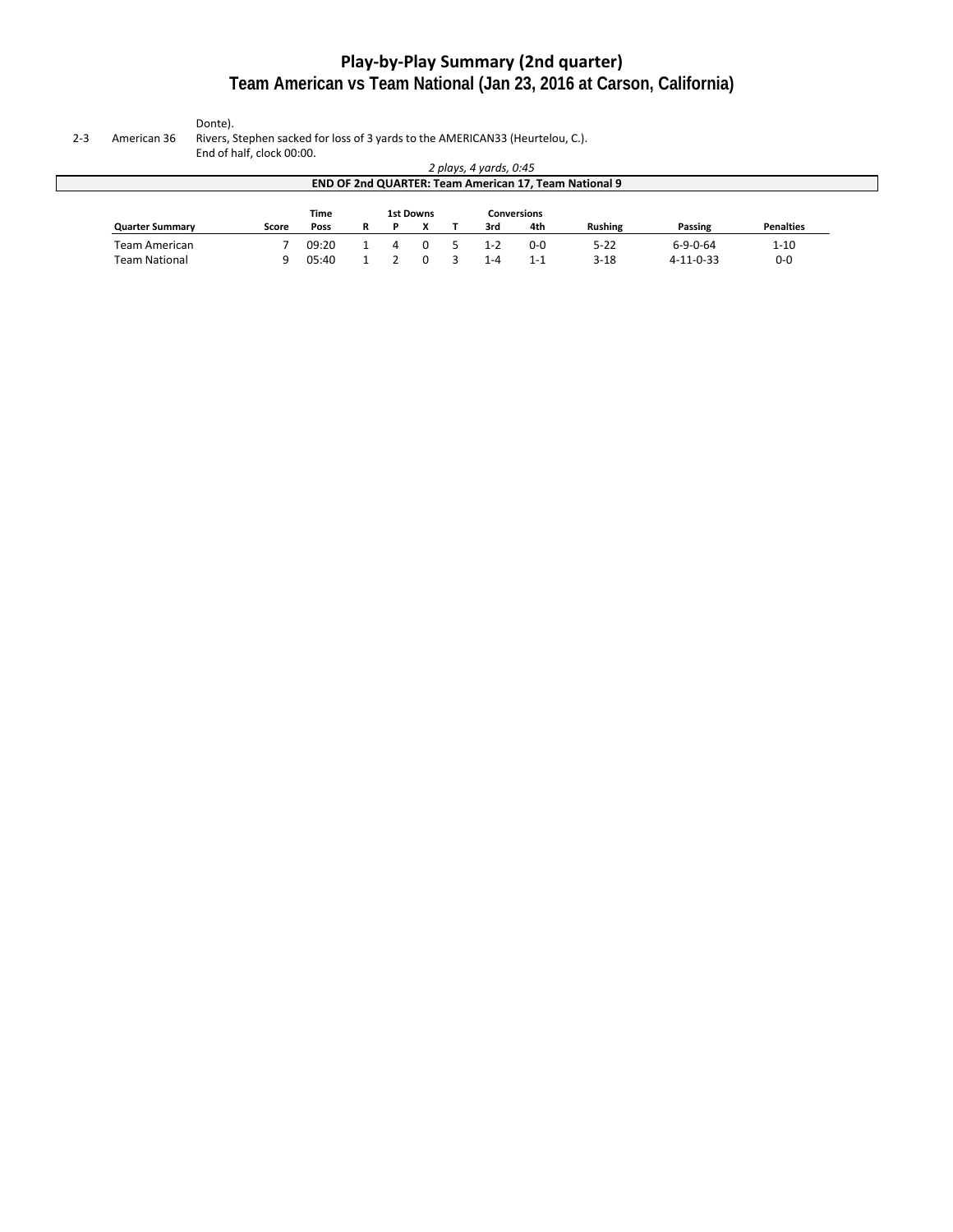### **Quickie Statistics (Halftime)**

**Team American vs Team National (Jan 23, 2016 at Carson, California)**

|                                   | <b>AMERICAN</b> | <b>NATIONAL</b> |
|-----------------------------------|-----------------|-----------------|
| Score                             | 17              | 9               |
| <b>FIRST DOWNS</b>                | 10              | 7               |
| <b>RUSHES-YARDS (NET)</b>         | 13-48           | 12-80           |
| <b>PASSING YDS (NET)</b>          | 105             | 31              |
| Passes Att-Comp-Int               | $15-10-0$       | $14 - 5 - 1$    |
| <b>TOTAL OFFENSE PLAYS-YARDS</b>  | 30-153          | 28-111          |
| <b>Fumble Returns-Yards</b>       | $0-0$           | $0 - 0$         |
| <b>Punt Returns-Yards</b>         | $0 - 0$         | $1-5$           |
| Kickoff Returns-Yards             | $3 - 86$        | $2 - 50$        |
| <b>Interception Returns-Yards</b> | $1 - 23$        | $0-0$           |
| Punts (Number-Avg)                | $1 - 49.0$      | $0 - 0.0$       |
| Fumbles-Lost                      | $0 - 0$         | $0-0$           |
| Penalties-Yards                   | $1 - 10$        | $1 - 10$        |
| <b>Possession Time</b>            | 16:57           | 13:03           |
| <b>Third-Down Conversions</b>     | $2$ of 4        | $1$ of 6        |
| <b>Fourth-Down Conversions</b>    | $0$ of $0$      | 1 of 1          |

#### **Team American Team National**

| <b>Rushing</b>      |             | No.                 | Gain            | Loss         | <b>Net</b>     | TD               | Lg       | Avg         | <b>Rushing</b>                                                                                | No.            | Gain         | Loss     |                | <b>Net</b><br>TD | Lg              | Avg          |
|---------------------|-------------|---------------------|-----------------|--------------|----------------|------------------|----------|-------------|-----------------------------------------------------------------------------------------------|----------------|--------------|----------|----------------|------------------|-----------------|--------------|
| Pressley, J.        |             | 4                   | 21              | $\mathbf{1}$ | 20             | $\mathbf 0$      | 12       | 5.0         | Wilds, Brandon                                                                                | 4              | 39           |          | 0              | 39               | 0<br>18         | 9.8          |
| Wilson, Travis      |             | 2                   | 13              | 0            | 13             | 0                | 10       | 6.5         | Greene, Travis                                                                                | 5              | 24           |          | 1              | 23               | 0<br>10         | 4.6          |
| Jackson, Darius     |             | 3                   | 8               | 0            |                | 8<br>0           | 6        | 2.7         | Boykin, Trevone                                                                               | $\overline{2}$ | 15           |          | 0              | 15               | 0<br>11         | 7.5          |
| Green, Jacobi       |             | 3                   | 6               | $\Omega$     |                | 6<br>$\mathbf 1$ | 3        | 2.0         | Green, Aaron                                                                                  | $\mathbf{1}$   | 3            |          | 0              | 3                | 0               | 3<br>3.0     |
| Passing             |             |                     | $C-A-I$         | Yds          |                | TD               | Long     | <b>Sack</b> | Passing                                                                                       |                | $C-A-I$      |          | Yds            | <b>TD</b>        | Long            | Sack         |
| Rivers, Stephen     |             |                     | $6 - 9 - 0$     |              | 74             | $\mathbf{1}$     | 23       | 1           | Johnson, Matt                                                                                 |                | $4 - 11 - 0$ |          | 38             | $\mathbf 0$      | 16              | 1            |
| Wilson, Travis      |             |                     | $4 - 6 - 0$     |              | 41             | 0                | 14       | 1           | Boykin, Trevone                                                                               |                | $1 - 3 - 1$  |          | 6              | $\Omega$         | 6               | $\mathbf{1}$ |
| Receiving           |             | No.                 | Yards           |              | TD             | Long             |          |             | <b>Receiving</b>                                                                              | No.            | Yards        |          | TD             |                  | Long            |              |
| Mickens, Jaydon     |             | 3                   |                 | 49           | $\mathbf{1}$   | 23               |          |             | Louis, Ricardo                                                                                | $\overline{2}$ |              | 19       | $\mathbf 0$    |                  | 13              |              |
| Lambert, Jordan     |             | 2                   |                 | 20           | 0              | 14               |          |             | Price, Devon                                                                                  | 1              |              | 16       | 0              |                  | 16              |              |
| Perkins, Joshua     |             | 1                   |                 | 12           | 0              | 12               |          |             | Skov, Patrick                                                                                 | $\mathbf{1}$   |              | 9        | $\mathbf 0$    |                  | 9               |              |
| Fuller, Devin       |             | $\mathbf{1}$        |                 | 9            | $\mathbf 0$    |                  | 9        |             | Thomas, Michael                                                                               | $\mathbf{1}$   |              | $\Omega$ | $\Omega$       |                  | 0               |              |
| <b>Punting</b>      |             | No.                 | Yds             | Avg          |                | Long             | In20     | TB          | <b>Punting</b>                                                                                | No.            | Yds          |          | Avg            | Long             |                 | In20<br>TB   |
| Edwards, L.         |             | $\mathbf{1}$        | $\overline{49}$ | 49.0         |                | 49               | $\Omega$ | $\mathbf 0$ |                                                                                               |                |              |          |                |                  |                 |              |
| <b>Punt Returns</b> |             | No.                 | Yards           |              | <b>TD</b>      | Long             |          |             | <b>Punt Returns</b>                                                                           | No.            | Yards        |          | TD             |                  | Long            |              |
|                     |             |                     |                 |              |                |                  |          |             | Deayon, Donte                                                                                 | $\mathbf{1}$   |              | 5        | $\Omega$       |                  | 5               |              |
| <b>Kick Returns</b> |             | No.                 | Yards           |              | TD             | Long             |          |             | <b>Kick Returns</b>                                                                           | No.            | Yards        |          | TD             |                  | Long            |              |
| Green, Jacobi       |             | 3                   | 86              |              | $\overline{0}$ | $\overline{31}$  |          |             | Thomas, Michael                                                                               | $\overline{2}$ |              | 50       | $\overline{0}$ |                  | $\overline{31}$ |              |
| <b>Tackles</b>      |             | UA-A                |                 | Total        |                | <b>Sacks</b>     | TFL      |             | <b>Tackles</b>                                                                                | UA-A           |              | Total    |                | <b>Sacks</b>     |                 | <b>TFL</b>   |
| Ederaine, Ejiro     |             | $2 - 0$             |                 | 2.0          |                | 0.0              | 0.0      |             | Gause, Quentin                                                                                | $4 - 3$        |              | 5.5      |                | 0.0              |                 | 0.0          |
| Tupou, Taniela      |             | $2 - 0$             |                 | 2.0          |                | 0.0              | 0.0      |             | Atkinson, Josh                                                                                | $2 - 0$        |              | 2.0      |                | 0.0              |                 | 0.0          |
| Iworah, P.          |             | $2 - 0$             |                 | 2.0          |                | 0.0              | 0.0      |             | Sankey, Darnell                                                                               | $2 - 0$        |              | 2.0      |                | 0.0              |                 | 1.0          |
| Middleton, D.       |             | $1 - 1$             |                 | 1.5          |                | 0.0              | 0.0      |             | Deayon, Donte                                                                                 | $2 - 0$        |              | 2.0      |                | 0.0              |                 | 0.0          |
| Qtr                 | <b>Time</b> | <b>Scoring Play</b> |                 |              |                |                  |          |             |                                                                                               |                |              |          |                |                  |                 | V-H          |
| 1st                 | 08:50       |                     |                 |              |                |                  |          |             | AMERICAN - Matics, Zachary 36 yd field goal, 12-53 6:10                                       |                |              |          |                |                  |                 | $3 - 0$      |
|                     | 06:00       |                     |                 |              |                |                  |          |             | AMERICAN - Green, Jacobi 3 yd run (Matics, Zachary kick), 3-14 1:27                           |                |              |          |                |                  |                 | $10 - 0$     |
| 2nd                 | 14:54       |                     |                 |              |                |                  |          |             | NATIONAL - Baggett, Andrew 42 yd field goal, 10-51 6:06                                       |                |              |          |                |                  |                 | $10 - 3$     |
|                     | 09:21       |                     |                 |              |                |                  |          |             | NATIONAL - Baggett, Andrew 50 yd field goal, 8-27 3:48                                        |                |              |          |                |                  |                 | $10 - 6$     |
|                     | 02:31       |                     |                 |              |                |                  |          |             | AMERICAN - Mickens, Jaydon 12 yd pass from Rivers, Stephen (Matics, Zachary kick), 11-77 6:50 |                |              |          |                |                  |                 | $17 - 6$     |
|                     | 00:45       |                     |                 |              |                |                  |          |             | NATIONAL - Baggett, Andrew 42 yd field goal, 9-24 1:46                                        |                |              |          |                |                  |                 | $17 - 9$     |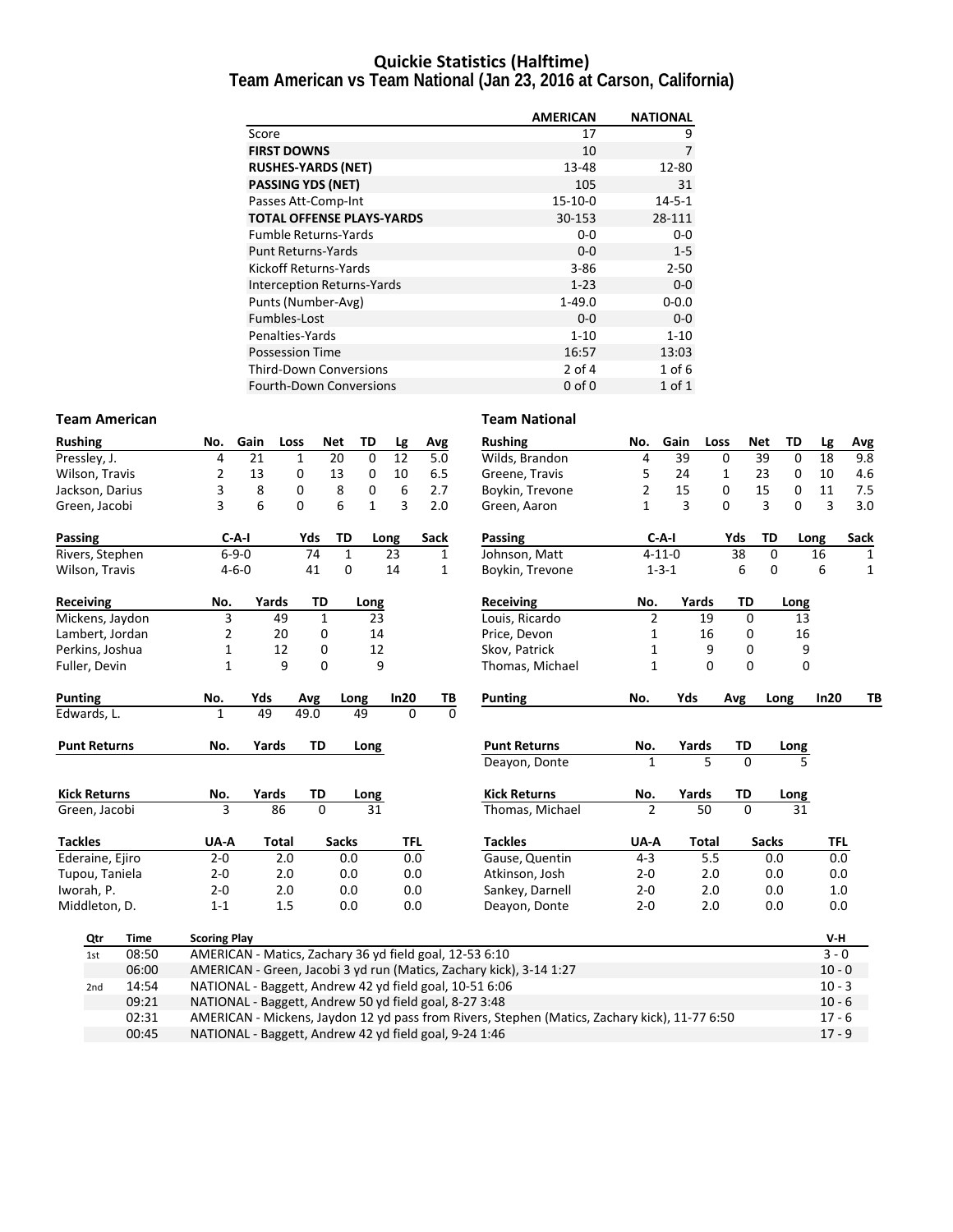### **Play‐by‐Play Summary (3rd quarter) Team American vs Team National (Jan 23, 2016 at Carson, California)**

|          |          |                                     | Start of 3rd quarter, clock 15:00, AMERICAN ball on AMERICAN35.<br>Matics, Zachary kickoff 64 yards to the NATIONAL1, Treggs, Bryce return 26 yards to the |     |
|----------|----------|-------------------------------------|------------------------------------------------------------------------------------------------------------------------------------------------------------|-----|
|          |          |                                     | NATIONAL27 (Leonard, R.).                                                                                                                                  |     |
|          |          | TEAM NATIONAL drive start at 15:00. |                                                                                                                                                            |     |
|          | 1-10     | National 27                         | Greene, Travis rush for 2 yards to the NATIONAL29 (Tupou, Taniela).                                                                                        |     |
|          | $2 - 8$  | National 29                         | Olsen, Ammon pass complete to Treggs, Bryce for 15 yards to the NATIONAL44, 1ST DOWN<br>NATIONAL (Washington, C.).                                         | P8  |
|          | $1 - 10$ | National 44                         | Olsen, Ammon pass incomplete to Russell, Alonzo.                                                                                                           |     |
|          | $2 - 10$ | National 44                         | Greene, Travis rush for 8 yards to the AMERICAN48 (Christian, M.; Blount, Akil).                                                                           |     |
|          | $3-2$    | American 48                         | Green, Aaron rush for 11 yards to the AMERICAN37, 1ST DOWN NATIONAL (Parks, William).                                                                      | R9  |
|          | $1 - 10$ | American 37                         | Green, Aaron rush for 1 yard to the AMERICAN36 (Parks, William).                                                                                           |     |
|          | $2-9$    | American 36                         | Greene, Travis rush for 5 yards to the AMERICAN31 (Peko, Kyle).                                                                                            |     |
|          | 3-4      | American 31                         | Olsen, Ammon pass incomplete to Sandland, Beau.                                                                                                            |     |
|          | 4-4      | American 31                         | PENALTY NATIONAL substitution infraction 5 yards to the AMERICAN36.                                                                                        |     |
|          | 4-9      | American 36                         | Timeout Team National, clock 10:41.                                                                                                                        |     |
|          | 4-9      | American 36                         | Baggett, Andrew field goal attempt from 54 MISSED - short, spot at AMERICAN44, clock<br>10:36.                                                             |     |
|          |          |                                     | 9 plays, 37 yards, 4:24                                                                                                                                    |     |
|          |          | TEAM AMERICAN drive start at 10:36. |                                                                                                                                                            |     |
| 1-10     |          | American 44                         | PENALTY AMERICAN illegal touching (McCaffrey, Max) 5 yards to the AMERICAN39.                                                                              |     |
| $1 - 15$ |          | American 39                         | Woodrum, Josh pass incomplete to 16.                                                                                                                       |     |
| $2 - 15$ |          | American 39                         | PENALTY AMERICAN false start (Carlson, Samuel) 5 yards to the AMERICAN34.                                                                                  |     |
| $2 - 20$ |          | American 34                         | Jackson, Darius rush for 4 yards to the AMERICAN38 (Kamalu, Ufomba).                                                                                       |     |
| $3-16$   |          | American 38                         | Woodrum, Josh pass complete to McCaffrey, Max for 22 yards to the NATIONAL40, 1ST DOWN                                                                     | P11 |
| 1-10     |          | National 40                         | AMERICAN (Barnes, A.).<br>1st and 10.                                                                                                                      |     |
| $1 - 10$ |          | National 40                         | Jackson, Darius rush for no gain to the NATIONAL40 (Kamalu, Ufomba).                                                                                       |     |
| $2 - 10$ |          | National 40                         | Woodrum, Josh rush for loss of 2 yards to the NATIONAL42, fumble by Woodrum, Josh                                                                          |     |
|          |          |                                     | recovered by NATIONAL Heurtelou, C. at NATIONAL42.                                                                                                         |     |
|          |          |                                     | 5 plays, 14 yards, 2:43                                                                                                                                    |     |
|          |          | TEAM NATIONAL drive start at 07:53. |                                                                                                                                                            |     |
|          | $1 - 10$ | National 42                         | Greene, Travis rush for 5 yards to the NATIONAL47 (King, Deon).                                                                                            |     |
|          | $2 - 5$  | National 47                         | Olsen, Ammon pass complete to Louis, Ricardo for 18 yards to the AMERICAN35, 1ST DOWN                                                                      | P10 |
|          |          |                                     | NATIONAL (Hilton, Mike).                                                                                                                                   |     |
|          | $1 - 10$ | American 35                         | Olsen, Ammon pass complete to Hemingway, T. for 8 yards to the AMERICAN27 (Hilton, Mike).                                                                  |     |
|          | $2 - 2$  | American 27                         | Olsen, Ammon pass complete to Greene, Travis for 9 yards to the AMERICAN18, 1ST DOWN<br>NATIONAL (King, Deon).                                             | P11 |
|          | $1 - 10$ | American 18                         | Greene, Travis rush for loss of 2 yards to the AMERICAN20 (Tupou, Taniela).                                                                                |     |
|          | $2 - 12$ | American 20                         | Olsen, Ammon pass incomplete to Price, Devon.                                                                                                              |     |
|          | $3-12$   | American 20                         | Olsen, Ammon sacked for loss of 1 yard to the AMERICAN21 (Gilbert, Reggie).                                                                                |     |
|          | $4 - 13$ | American 21                         | Baggett, Andrew field goal attempt from 39 GOOD, clock 03:36.                                                                                              |     |
|          |          |                                     | Team American 17, Team National 12                                                                                                                         |     |
|          |          |                                     | 8 plays, 37 yards, 4:17                                                                                                                                    |     |
|          |          |                                     | Baggett, Andrew kickoff 68 yards to the AMERICAN-3, Mickens, Jaydon return 35 yards to                                                                     |     |
|          |          |                                     | the AMERICAN32 (Brown, Jatavis).                                                                                                                           |     |
|          |          | TEAM AMERICAN drive start at 03:36. |                                                                                                                                                            |     |
| $1 - 10$ |          | American 32                         | Woodrum, Josh pass complete to Lambert, Jordan for 17 yards to the AMERICAN49, 1ST DOWN                                                                    | P12 |
|          |          |                                     | AMERICAN, out-of-bounds (Glover, Antonio).                                                                                                                 |     |
| $1 - 10$ |          | American 49                         | Woodrum, Josh pass complete to Perkins, Joshua for 7 yards to the NATIONAL44 (Sankey,                                                                      |     |
| $2 - 3$  |          | National 44                         | Darnell).<br>Green, Jacobi rush for loss of 1 yard to the NATIONAL45 (Kuder, Tyler).                                                                       |     |
| $3 - 4$  |          | National 45                         | Woodrum, Josh sacked for loss of 5 yards to the 50 yardline (Dora, V.), fumble by Team                                                                     |     |
|          |          |                                     | recovered by NATIONAL Dora, V. at 50 yardline.<br>4 plays, 18 yards, 4:24                                                                                  |     |
|          | $1 - 10$ | National 50                         | Clock 01:23.                                                                                                                                               |     |
|          | $1 - 10$ | National 50                         | Olsen, Ammon pass complete to Thomas, Michael for 22 yards to the AMERICAN28, 1ST DOWN                                                                     | P12 |
|          |          |                                     | NATIONAL (Leonard, R.).                                                                                                                                    |     |
|          | $1 - 10$ | American 28                         | Olsen, Ammon pass incomplete (Leonard, R.).                                                                                                                |     |
|          | $2 - 10$ | American 28                         | Green, Aaron rush for 18 yards to the AMERICAN10, 1ST DOWN NATIONAL, out-of-bounds                                                                         | R13 |
|          |          |                                     | (Ederaine, Ejiro).                                                                                                                                         |     |
|          | $1-G$    | American 10                         | Greene, Travis rush for 1 yard to the AMERICAN9 (Parks, William).                                                                                          |     |
|          |          |                                     | END OF 3rd QUARTER: Team American 17, Team National 12                                                                                                     |     |
|          |          |                                     |                                                                                                                                                            |     |
|          |          |                                     | Time<br><b>1st Downs</b><br><b>Conversions</b>                                                                                                             |     |

**Quarter Summary Score Poss R P X T 3rd 4th Rushing Passing Penalties** Team American 0 02:43 0202 1‐2 0‐0 4‐1 3‐4‐0‐41 2‐10 Team National 3 08:41 2 4 0 6 1-3 0-0 9-49 5-9-0-71 1-5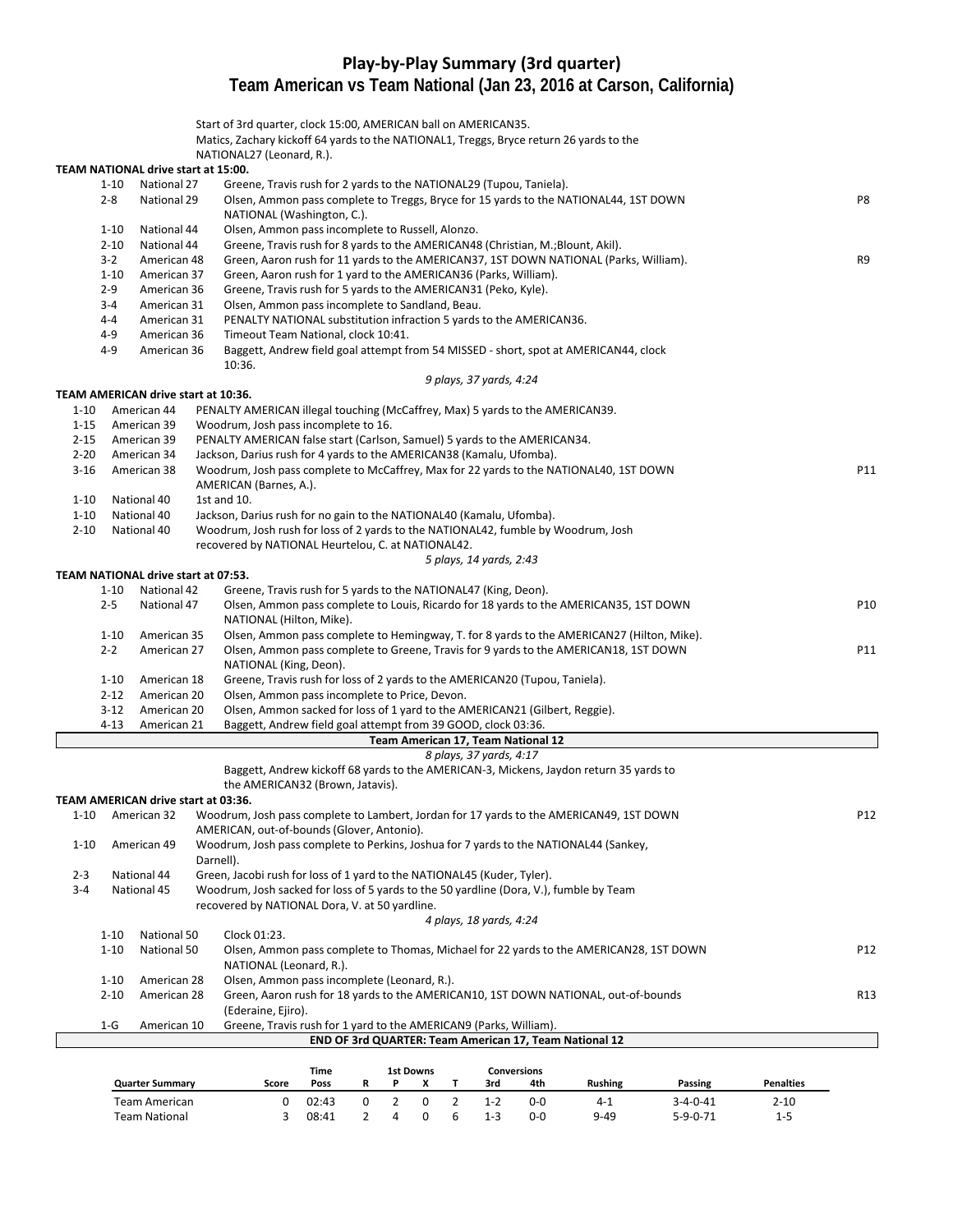### **Quickie Statistics (3rd quarter)**

**Team American vs Team National (Jan 23, 2016 at Carson, California)**

|                                   | <b>AMERICAN</b> | <b>NATIONAL</b> |
|-----------------------------------|-----------------|-----------------|
| Score                             | 17              | 12              |
| <b>FIRST DOWNS</b>                | 12              | 13              |
| <b>RUSHES-YARDS (NET)</b>         | 17-49           | 21-129          |
| <b>PASSING YDS (NET)</b>          | 146             | 102             |
| Passes Att-Comp-Int               | $19-13-0$       | $23 - 10 - 1$   |
| <b>TOTAL OFFENSE PLAYS-YARDS</b>  | 39-195          | 47-231          |
| <b>Fumble Returns-Yards</b>       | $0-0$           | $0 - 0$         |
| <b>Punt Returns-Yards</b>         | $0 - 0$         | $1-5$           |
| Kickoff Returns-Yards             | $4 - 121$       | $3 - 76$        |
| <b>Interception Returns-Yards</b> | $1 - 23$        | $0-0$           |
| Punts (Number-Avg)                | $1 - 49.0$      | $0 - 0.0$       |
| Fumbles-Lost                      | $2 - 2$         | $0-0$           |
| Penalties-Yards                   | $3 - 20$        | $2 - 15$        |
| <b>Possession Time</b>            | 19:40           | 21:44           |
| <b>Third-Down Conversions</b>     | 3 of 6          | 2 of 9          |
| <b>Fourth-Down Conversions</b>    | $0$ of $0$      | $1$ of $1$      |

#### **Team American Team National**

| <b>Rushing</b>      |       | No.                                                     | Gain                                                   | Loss         | <b>Net</b>   | TD           | Lg         | Avg          |          | <b>Rushing</b>                                                                                | No.            | Gain         | Loss         | <b>Net</b>   | TD           | Lg        | <b>Avg</b>   |
|---------------------|-------|---------------------------------------------------------|--------------------------------------------------------|--------------|--------------|--------------|------------|--------------|----------|-----------------------------------------------------------------------------------------------|----------------|--------------|--------------|--------------|--------------|-----------|--------------|
| Pressley, J.        |       | 4                                                       | 21                                                     | 1            | 20           | $\mathbf 0$  | 12         | 5.0          |          | Greene, Travis                                                                                | 11             | 45           | 3            | 42           | $\mathbf 0$  | 10        | 3.8          |
| Wilson, Travis      |       | $\overline{2}$                                          | 13                                                     | 0            | 13           | 0            | 10         | 6.5          |          | Wilds, Brandon                                                                                | 4              | 39           | 0            | 39           | 0            | 18        | 9.8          |
| Jackson, Darius     |       | 5                                                       | 12                                                     | $\mathbf 0$  | 12           | 0            | 6          | 2.4          |          | Green, Aaron                                                                                  | 4              | 33           | 0            | 33           | 0            | 18        | 8.2          |
| Green, Jacobi       |       | 4                                                       | 6                                                      | $\mathbf{1}$ | 5            | $\mathbf{1}$ | 3          | 1.2          |          | Boykin, Trevone                                                                               | $\overline{2}$ | 15           | $\mathbf 0$  | 15           | 0            | 11        | 7.5          |
| <b>Passing</b>      |       |                                                         | $C-A-I$                                                |              | Yds<br>TD    |              | Long       | <b>Sack</b>  |          | <b>Passing</b>                                                                                |                | $C-A-I$      |              | Yds          | <b>TD</b>    | Long      | Sack         |
| Rivers, Stephen     |       |                                                         | $6 - 9 - 0$                                            |              | 74           | $\mathbf{1}$ | 23         | $\mathbf{1}$ |          | Johnson, Matt                                                                                 |                | $4 - 11 - 0$ |              | 38           | $\Omega$     | 16        | 1            |
| Wilson, Travis      |       |                                                         | $4 - 6 - 0$                                            |              | 41           | 0            | 14         | 1            |          | Olsen, Ammon                                                                                  |                | $5 - 9 - 0$  |              | 72           | $\mathbf{0}$ | 22        | $\mathbf{1}$ |
| Receiving           |       | No.                                                     | Yards                                                  |              | TD           | Long         |            |              |          | <b>Receiving</b>                                                                              | No.            | Yards        |              | TD           | Long         |           |              |
| Mickens, Jaydon     |       | 3                                                       |                                                        | 49           | $\mathbf{1}$ | 23           |            |              |          | Louis, Ricardo                                                                                | 3              |              | 37           | $\mathbf 0$  | 18           |           |              |
| Lambert, Jordan     |       | 3                                                       |                                                        | 37           | 0            | 17           |            |              |          | Thomas, Michael                                                                               | $\overline{2}$ |              | 22           | 0            | 22           |           |              |
| McCaffrey, Max      |       | 2                                                       |                                                        | 29           | 0            | 22           |            |              |          | Price, Devon                                                                                  | 1              |              | 16           | $\mathbf 0$  | 16           |           |              |
| Perkins, Joshua     |       | $\overline{2}$                                          |                                                        | 19           | 0            | 12           |            |              |          | Treggs, Bryce                                                                                 | 1              |              | 15           | $\mathbf 0$  | 15           |           |              |
| <b>Punting</b>      |       | No.                                                     | Yds                                                    | Avg          |              | Long         | In20       |              | TB       | <b>Punting</b>                                                                                | No.            | Yds          |              | Avg          | Long         | In20      | TB           |
| Edwards, L.         |       | $\mathbf{1}$                                            | 49                                                     | 49.0         |              | 49           | $\Omega$   |              | $\Omega$ |                                                                                               |                |              |              |              |              |           |              |
| <b>Punt Returns</b> |       | No.                                                     | Yards                                                  |              | <b>TD</b>    | Long         |            |              |          | <b>Punt Returns</b>                                                                           | No.            | Yards        |              | <b>TD</b>    | Long         |           |              |
|                     |       |                                                         |                                                        |              |              |              |            |              |          | Deayon, Donte                                                                                 | $\mathbf{1}$   |              | 5            | $\Omega$     | 5.           |           |              |
| <b>Kick Returns</b> |       | No.                                                     | Yards                                                  |              | TD           | Long         |            |              |          | <b>Kick Returns</b>                                                                           | No.            | Yards        |              | <b>TD</b>    | Long         |           |              |
| Green, Jacobi       |       | 3                                                       |                                                        | 86           | $\mathbf 0$  | 31           |            |              |          | Thomas, Michael                                                                               | $\overline{2}$ |              | 50           | $\mathbf 0$  | 31           |           |              |
| Mickens, Jaydon     |       | $\mathbf{1}$                                            |                                                        | 35           | $\mathbf 0$  | 35           |            |              |          | Treggs, Bryce                                                                                 | $\mathbf{1}$   |              | 26           | 0            | 26           |           |              |
| <b>Tackles</b>      |       | UA-A                                                    |                                                        | <b>Total</b> | <b>Sacks</b> |              | <b>TFL</b> |              |          | <b>Tackles</b>                                                                                | UA-A           |              | <b>Total</b> | <b>Sacks</b> |              | TFL       |              |
| Parks, William      |       | $4 - 0$                                                 |                                                        | 4.0          |              | 0.0          | 0.0        |              |          | Gause, Quentin                                                                                | $4 - 3$        |              | 5.5          |              | 0.0          | 0.0       |              |
| Tupou, Taniela      |       | $4 - 0$                                                 |                                                        | 4.0          |              | 0.0          | 1.0        |              |          | Sankey, Darnell                                                                               | $3-0$          |              | 3.0          |              | 0.0          | 1.0       |              |
| Ederaine, Ejiro     |       | $3 - 0$                                                 |                                                        | 3.0          |              | 0.0          | 0.0        |              |          | Glover, Antonio                                                                               | $2 - 1$        |              | 2.5          |              | 0.0          | 0.0       |              |
| Leonard, R.         |       | $2 - 0$                                                 |                                                        | 2.0          |              | 0.0          | 0.0        |              |          | Brown, Jatavis                                                                                | $2 - 1$        |              | 2.5          |              | 0.0          | 0.0       |              |
| Qtr                 | Time  | <b>Scoring Play</b>                                     |                                                        |              |              |              |            |              |          |                                                                                               |                |              |              |              |              | V-H       |              |
| 1st                 | 08:50 | AMERICAN - Matics, Zachary 36 yd field goal, 12-53 6:10 |                                                        |              |              |              |            |              |          |                                                                                               |                |              |              |              |              | $3 - 0$   |              |
|                     | 06:00 |                                                         |                                                        |              |              |              |            |              |          | AMERICAN - Green, Jacobi 3 yd run (Matics, Zachary kick), 3-14 1:27                           |                |              |              |              |              | $10 - 0$  |              |
| 2nd                 | 14:54 | NATIONAL - Baggett, Andrew 42 yd field goal, 10-51 6:06 |                                                        |              |              |              |            |              |          |                                                                                               |                |              |              |              |              | $10 - 3$  |              |
|                     | 09:21 |                                                         | NATIONAL - Baggett, Andrew 50 yd field goal, 8-27 3:48 |              |              |              |            |              |          |                                                                                               |                |              |              |              |              | $10 - 6$  |              |
|                     | 02:31 |                                                         |                                                        |              |              |              |            |              |          | AMERICAN - Mickens, Jaydon 12 yd pass from Rivers, Stephen (Matics, Zachary kick), 11-77 6:50 |                |              |              |              |              | $17 - 6$  |              |
|                     | 00:45 |                                                         | NATIONAL - Baggett, Andrew 42 yd field goal, 9-24 1:46 |              |              |              |            |              |          |                                                                                               |                |              |              |              |              | $17 - 9$  |              |
| 3rd                 | 03:36 |                                                         | NATIONAL - Baggett, Andrew 39 yd field goal, 8-37 4:17 |              |              |              |            |              |          |                                                                                               |                |              |              |              |              | $17 - 12$ |              |

3rd 03:36 NATIONAL - Baggett, Andrew 39 yd field goal, 8-37 4:17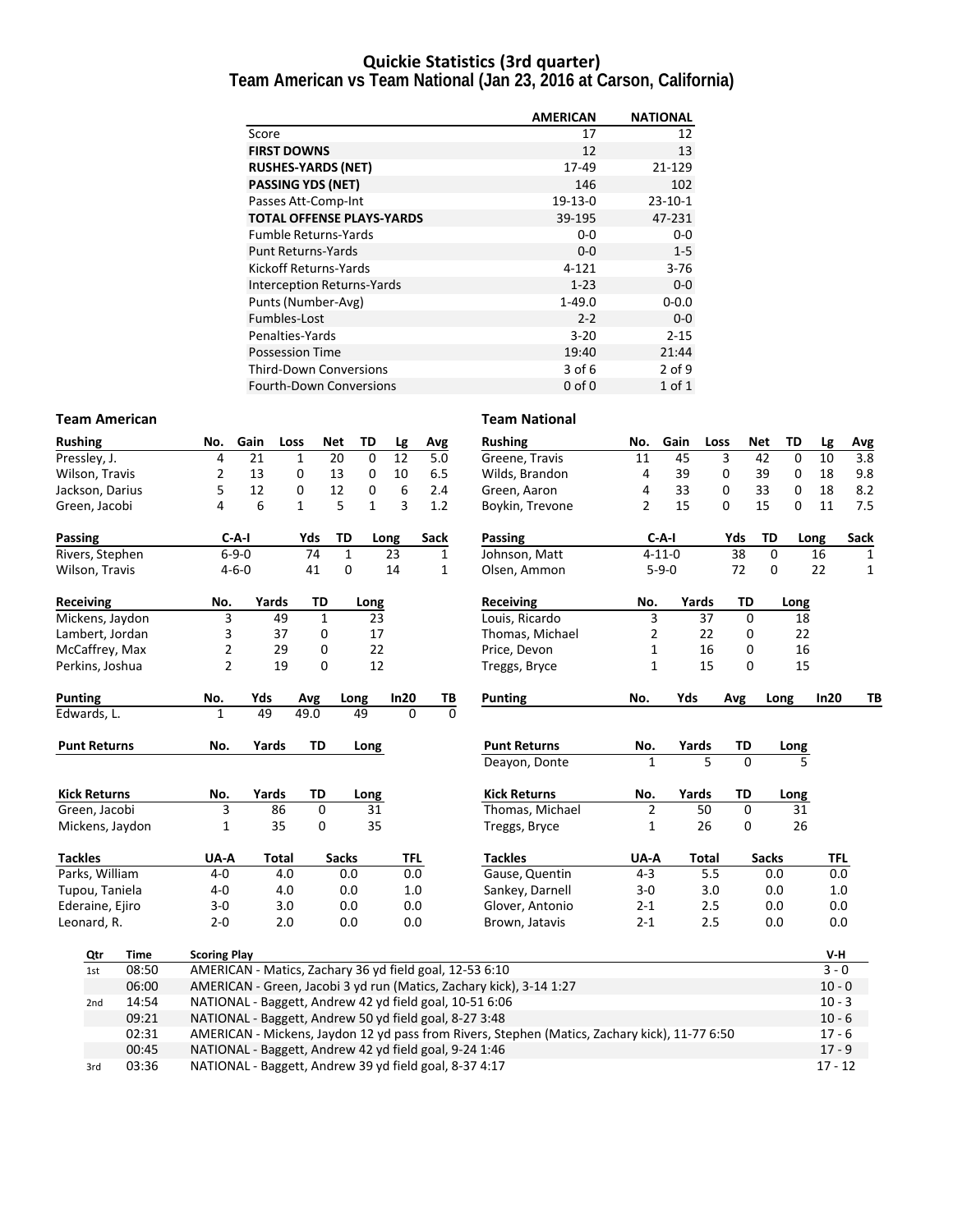### **Play‐by‐Play Summary (4th quarter) Team American vs Team National (Jan 23, 2016 at Carson, California)**

|                    | $2-G$    | American 09                         | Start of 4th quarter, clock 15:00.                                                         |     |
|--------------------|----------|-------------------------------------|--------------------------------------------------------------------------------------------|-----|
|                    | 2-G      | American 09                         | Olsen, Ammon pass incomplete to Green, Aaron.                                              |     |
|                    | $3-G$    | American 09                         | Olsen, Ammon pass complete to Green, Aaron for 3 yards to the AMERICAN6 (Pierson, Dalyou). |     |
|                    | $4-G$    | American 06                         | Baggett, Andrew field goal attempt from 24 GOOD, clock 14:12.                              |     |
|                    |          |                                     | Team American 17, Team National 15                                                         |     |
|                    |          |                                     | 7 plays, 44 yards, 0:48                                                                    |     |
|                    |          |                                     | Baggett, Andrew kickoff 65 yards to the AMERICANO, touchback.                              |     |
|                    |          | TEAM AMERICAN drive start at 14:12. |                                                                                            |     |
| $1 - 10$           |          | American 20                         | Pressley, J. rush for 2 yards to the AMERICAN22 (Brown, Jatavis; Rhodes, Luke).            |     |
| $2 - 8$            |          | American 22                         | Wilson, Travis sacked for loss of 1 yard to the AMERICAN21 (Williams, F.).                 |     |
| $3-9$              |          | American 21                         | Wilson, Travis sacked for loss of 11 yards to the AMERICAN10 (Kragen, Kyle), fumble by     |     |
|                    |          |                                     | Team recovered by NATIONAL Kragen, Kyle at AMERICAN10.                                     |     |
|                    |          |                                     | 3 plays, minus 10 yards, 1:30                                                              |     |
|                    |          | TEAM NATIONAL drive start at 12:42. |                                                                                            |     |
|                    | $1-G$    | American 10                         | Green, Aaron rush for 5 yards to the AMERICAN5 (Northrup, R.).                             |     |
|                    | $2-G$    | American 05                         | Green, Aaron rush for no gain to the AMERICAN5 (Townsend Jr, G.).                          |     |
|                    | $3-G$    | American 05                         | Olsen, Ammon pass incomplete to Treggs, Bryce (Iworah, P.).                                |     |
|                    | 4-G      | American 05                         | Baggett, Andrew field goal attempt from 23 GOOD, clock 11:02.                              |     |
|                    |          |                                     | Team National 18, Team American 17                                                         |     |
|                    |          |                                     | 4 plays, 5 yards, 1:40                                                                     |     |
|                    |          |                                     | Baggett, Andrew kickoff 71 yards to the AMERICAN-6, Mickens, Jaydon return 21 yards to     |     |
|                    |          |                                     | the AMERICAN15 (Glover, Antonio).                                                          |     |
|                    |          | TEAM AMERICAN drive start at 11:02. |                                                                                            |     |
| $1 - 10$           |          | American 15                         | Wilson, Travis pass complete to Braunecker, Ben for 3 yards to the AMERICAN18 (Williams,   |     |
|                    |          |                                     | F.).                                                                                       |     |
| $2 - 7$            |          | American 18                         | Wilson, Travis pass complete to Lambert, Jordan for 9 yards to the AMERICAN27, 1ST DOWN    | P13 |
|                    |          |                                     | AMERICAN (Atkinson, Josh).                                                                 |     |
| $1 - 10$           |          | American 27                         | Houma, Sione rush for 3 yards to the AMERICAN30 (Kamalu, Ufomba).                          |     |
| $2 - 7$            |          | American 30                         | Wilson, Travis pass complete to Perkins, Joshua for 13 yards to the AMERICAN43, 1ST DOWN   | P14 |
|                    |          |                                     | AMERICAN (Glover, Antonio).                                                                |     |
| $1 - 10$           |          | American 43                         | Wilson, Travis pass incomplete to Houma, Sione (Brown, Jatavis).                           |     |
| $2 - 10$           |          | American 43                         | Houma, Sione rush for 3 yards to the AMERICAN46 (Brown, Jatavis).                          |     |
| 3-7                |          | American 46                         | Wilson, Travis sacked for loss of 5 yards to the AMERICAN41 (Hemingway, T.), fumble by     |     |
|                    |          |                                     | Team recovered by AMERICAN Wilson, Travis at AMERICAN41.                                   |     |
| 4-12               |          | American 41                         | Edwards, L. punt 59 yards to the NATIONALO, touchback, PENALTY NATIONAL holding 10 yards   |     |
|                    |          |                                     | to the NATIONAL10, 1st and 10, NATIONAL ball on NATIONAL10.                                |     |
|                    |          |                                     | 7 plays, 26 yards, 4:11                                                                    |     |
|                    |          | TEAM NATIONAL drive start at 06:51. |                                                                                            |     |
|                    | $1 - 10$ | National 10                         | Greene, Travis rush for loss of 1 yard to the NATIONAL9 (Peko, Kyle).                      |     |
|                    | $2 - 11$ | National 09                         | PENALTY NATIONAL holding 5 yards to the NATIONAL4.                                         |     |
|                    | $2 - 16$ | National 04                         | Greene, Travis rush for 11 yards to the NATIONAL15 (Christian, M.).                        |     |
|                    | $3 - 5$  | National 15                         | Johnson, Matt pass complete to Green, Aaron for loss of 2 yards to the NATIONAL13          |     |
|                    |          |                                     | (Roberts, E.).                                                                             |     |
|                    | 4-7      | National 13                         | O'Toole, Nick punt 39 yards to the AMERICAN48, Dorleant, M. return 7 yards to the          |     |
|                    |          |                                     | NATIONAL45 (Louis, Ricardo).                                                               |     |
|                    |          |                                     | 3 plays, 3 yards, 2:54                                                                     |     |
|                    |          | TEAM AMERICAN drive start at 03:57. |                                                                                            |     |
| 1-10               |          | National 45                         | Rivers, Stephen pass complete to Lambert, Jordan for 8 yards to the NATIONAL37 (Reed,      |     |
|                    |          |                                     | Kalan).                                                                                    |     |
| $2 - 2$            |          | National 37                         | Rivers, Stephen pass complete to Jackson, Darius for 4 yards to the NATIONAL33, 1ST DOWN   | P15 |
|                    |          |                                     | AMERICAN (Deayon, Donte).                                                                  |     |
| $1 - 10$           |          | National 33                         | PENALTY AMERICAN holding (DeBord, Clay) 10 yards to the NATIONAL43.                        |     |
| $1 - 20$           |          | National 43                         | Rivers, Stephen pass incomplete to Jackson, Darius.                                        |     |
| $2 - 20$           |          | National 43                         | Durham, Trayion rush for 2 yards to the NATIONAL41 (Gause, Quentin).                       |     |
| Two-minute warning |          |                                     |                                                                                            |     |
| $3-18$             |          | National 41                         | Rivers, Stephen pass incomplete to Durham, Trayion.                                        |     |
| $4 - 18$           |          | National 41                         | Rivers, Stephen pass incomplete to Fuller, Devin (Rose, Winston).                          |     |
|                    |          |                                     | 6 plays, 4 yards, 2:08                                                                     |     |
|                    |          | TEAM NATIONAL drive start at 01:49. |                                                                                            |     |
|                    | $1 - 10$ | National 41                         | Greene, Travis rush for 2 yards to the NATIONAL43 (Northrup, R.).                          |     |
|                    | $2 - 8$  | National 43                         | Timeout Team American, clock 01:42.                                                        |     |
|                    | $2 - 8$  | National 43                         | Skov, Patrick rush for 5 yards to the NATIONAL48 (Middleton, D.).                          |     |
|                    | $3 - 3$  | National 48                         | Timeout Team American, clock 01:37.                                                        |     |
|                    | $3 - 3$  | National 48                         | Green, Aaron rush for no gain to the NATIONAL48 (Milhouse, Greg).                          |     |
|                    | 4-3      | National 48                         | Timeout Team American, clock 01:31.                                                        |     |
|                    | $4 - 3$  | National 48                         | O'Toole, Nick punt 40 yards to the AMERICAN12, Dorleant, M. return 2 yards to the          |     |
|                    |          |                                     | AMERICAN14 (Skov, Patrick), PENALTY AMERICAN illegal block (Tavarres, Myke) 7 yards to     |     |
|                    |          |                                     | the AMERICAN7, 1st and 10, AMERICAN ball on AMERICAN7.                                     |     |
|                    |          |                                     | 3 plays, 7 yards, 0:28                                                                     |     |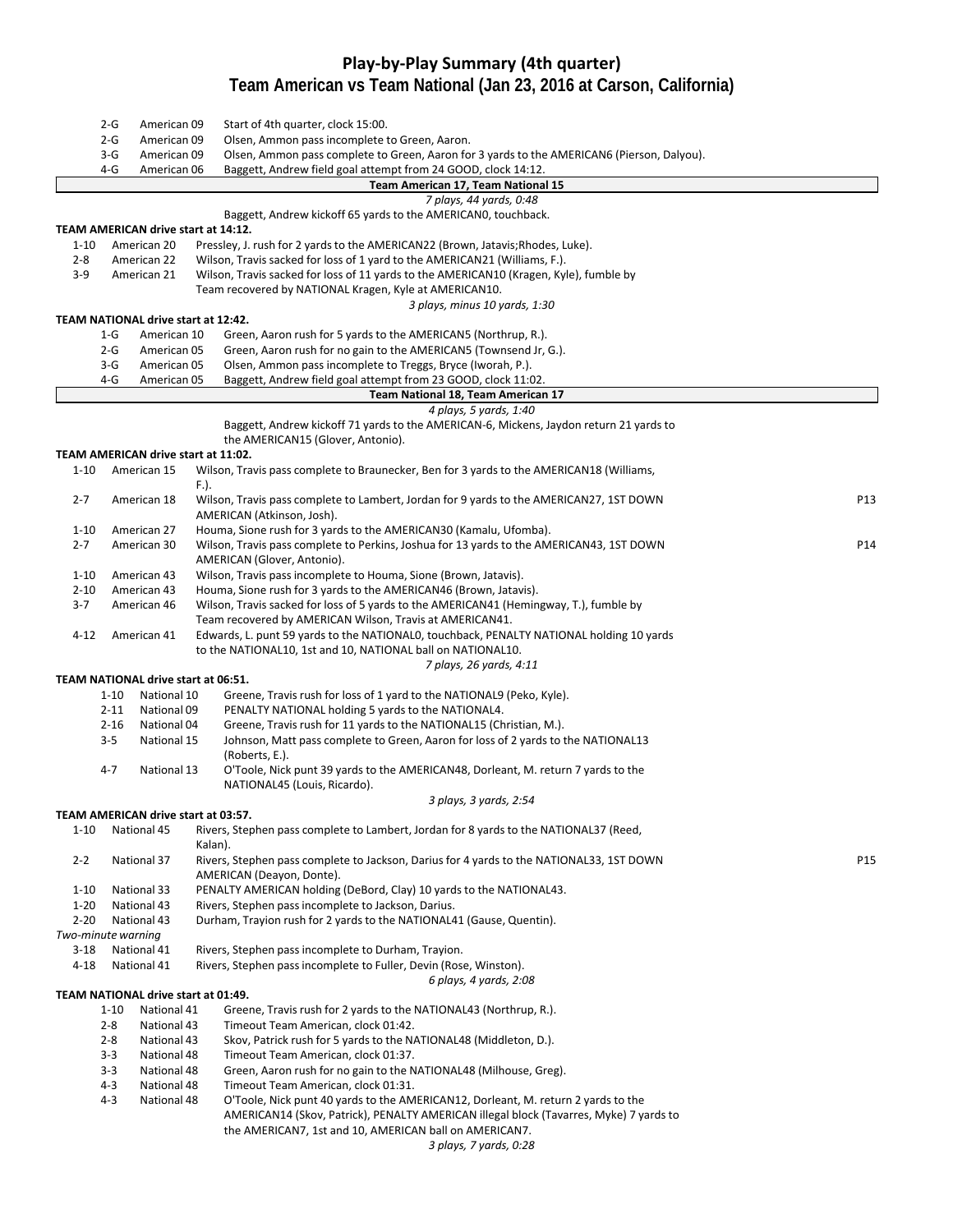# *Play‐by‐Play Summary (4th quarter) Team American vs Team National (Jan 23, 2016 at Carson, California)*

#### **TEAM AMERICAN drive start at 01:21.**

| 1-10     | American 07 | Rivers, Stephen pass complete to McKay, Mekale for 8 yards to the AMERICAN15 (Barnes, A.).                                           |                 |
|----------|-------------|--------------------------------------------------------------------------------------------------------------------------------------|-----------------|
| $2 - 2$  | American 15 | Rivers, Stephen rush for 7 yards to the AMERICAN22, 1ST DOWN AMERICAN (Stamps, A.J.).                                                | R <sub>16</sub> |
| $1 - 10$ | American 22 | Rivers, Stephen pass complete to Green, Jacobi for 9 yards to the AMERICAN31 (Rhodes,<br>Luke).                                      |                 |
| $2 - 1$  | American 31 | Team pass incomplete.                                                                                                                |                 |
| 3-1      | American 31 | Rivers, Stephen pass complete to Green, Jacobi for loss of 7 yards to the AMERICAN24<br>(Brown. Jatavis).                            |                 |
| 4-8      | American 24 | Rivers, Stephen rush for no gain to the AMERICAN24, fumble by Rivers, Stephen recovered<br>by NATIONAL Vaeao, Destiny at AMERICAN24. |                 |

*6 plays, 17 yards, 1:21*

#### **TEAM NATIONAL drive start at 00:00.**

|                                                 | End of game, clock 00:00. |       |   |  |                          |  |         |         |                |                   |                  |  |
|-------------------------------------------------|---------------------------|-------|---|--|--------------------------|--|---------|---------|----------------|-------------------|------------------|--|
| FINAL SCORE: Team National 18, Team American 17 |                           |       |   |  |                          |  |         |         |                |                   |                  |  |
| Time<br><b>1st Downs</b><br><b>Conversions</b>  |                           |       |   |  |                          |  |         |         |                |                   |                  |  |
| <b>Quarter Summary</b>                          | Score                     | Poss  | R |  | $\overline{\phantom{a}}$ |  | 3rd     | 4th     | <b>Rushing</b> | Passing           | <b>Penalties</b> |  |
| Team American                                   |                           | 09:58 |   |  |                          |  | $0 - 4$ | $0 - 2$ | $6 - 17$       | $8 - 13 - 0 - 30$ | $2 - 17$         |  |
| Team National                                   |                           | 05:50 |   |  |                          |  | $0 - 4$ | $0 - 0$ | 7-22           | $2 - 4 - 0 - 1$   | $2 - 15$         |  |